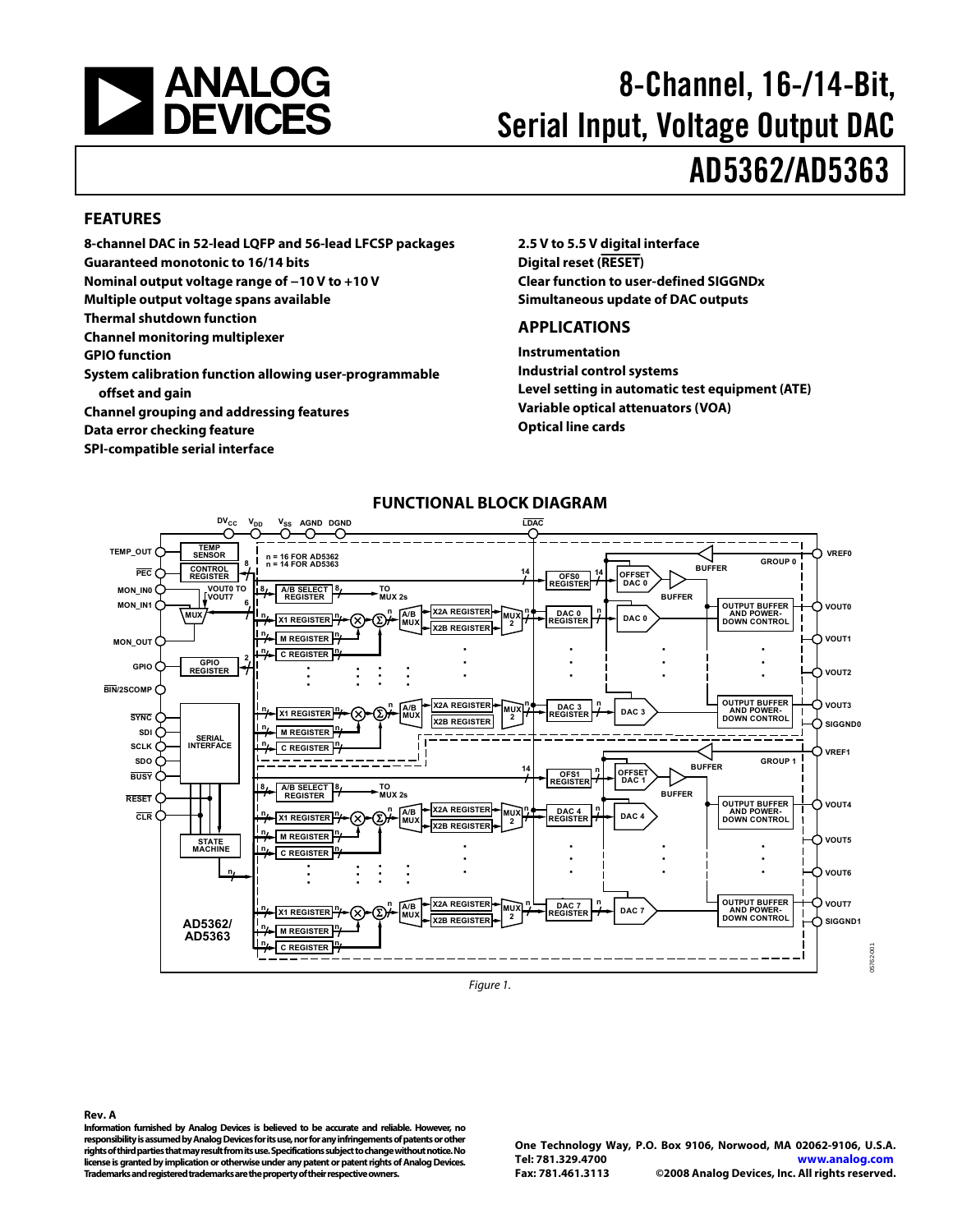# <span id="page-1-0"></span>**TABLE OF CONTENTS**

| Pin Configuration and Function Descriptions 11 |
|------------------------------------------------|
|                                                |
|                                                |
|                                                |
|                                                |
|                                                |
| A/B Registers and Gain/Offset Adjustment 17    |
|                                                |
|                                                |
|                                                |
|                                                |
|                                                |
|                                                |
|                                                |

## **REVISION HISTORY**

## $3/08$ –Rev. 0 to Rev. A

| Changes to A/B Registers and Gain/Offset Adjustment |  |
|-----------------------------------------------------|--|
|                                                     |  |
|                                                     |  |

| Channel Addressing and Special Modes 23 |  |
|-----------------------------------------|--|
|                                         |  |
|                                         |  |
|                                         |  |
|                                         |  |
|                                         |  |
|                                         |  |
|                                         |  |
|                                         |  |

| Changes to Reset Function Section and BUSY and LDAC         |  |
|-------------------------------------------------------------|--|
|                                                             |  |
| Changes to Channel Addressing and Special Modes Section  23 |  |
|                                                             |  |
|                                                             |  |
| 1/08-Revision 0: Initial Version                            |  |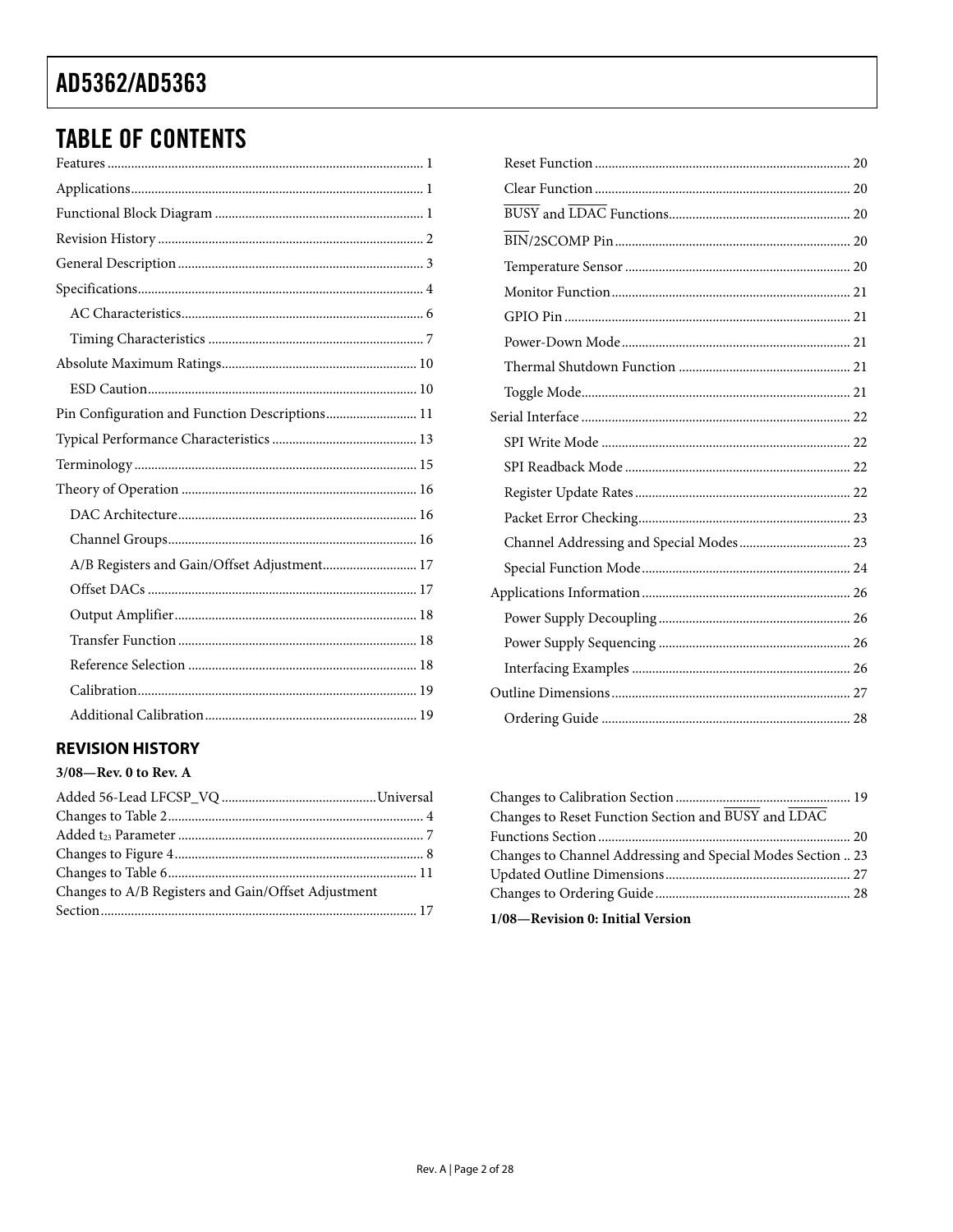# <span id="page-2-0"></span>GENERAL DESCRIPTION

The AD5362/AD5363 contain eight 16-/14-bit DACs in a single 52-lead LQFP package or 56-lead LFCSP package. The devices provide buffered voltage outputs with a span of 4× the reference voltage. The gain and offset of each DAC can be independently trimmed to remove errors. For even greater flexibility, the device is divided into two groups of four DACs, and the output range of each group can be independently adjusted by an offset DAC.

The AD5362/AD5363 offer guaranteed operation over a wide supply range with Vss from  $-16.5$  V to  $-4.5$  V and V<sub>DD</sub> from 8 V to 16.5 V. The output amplifier headroom requirement is 1.4 V, operating with a load current of 1 mA.

The AD5362/AD5363 have a high speed 4-wire serial interface that is compatible with SPI, QSPI™, MICROWIRE™, and DSP interface standards and can handle clock speeds of up to 50 MHz. All the outputs can be updated simultaneously by taking the LDAC input low. Each channel has a programmable gain and an offset adjust register.

Each DAC output is gained and buffered on chip with respect to an external SIGGNDx input. The DAC outputs can also be switched to SIGGNDx via the CLR pin.

| Table 1. Then Channel Count Dipolar DACS |                          |                            |                        |                              |  |  |
|------------------------------------------|--------------------------|----------------------------|------------------------|------------------------------|--|--|
| Model                                    | <b>Resolution (Bits)</b> | <b>Nominal Output Span</b> | <b>Output Channels</b> | <b>Linearity Error (LSB)</b> |  |  |
| AD5360                                   | 16                       | $4 \times V_{REF}$ (20 V)  | 16                     | ±4                           |  |  |
| AD5361                                   | 14                       | $4 \times V_{REF}$ (20 V)  | 16                     | ±1                           |  |  |
| AD5362                                   | 16                       | $4 \times V_{REF}$ (20 V)  | 8                      | ±4                           |  |  |
| AD5363                                   | 14                       | $4 \times V_{REF}$ (20 V)  | 8                      | ±1                           |  |  |
| AD5370                                   | 16                       | $4 \times V_{REF}$ (12 V)  | 40                     | ±4                           |  |  |
| AD5371                                   | 14                       | $4 \times V_{REF}$ (12 V)  | 40                     | ±1                           |  |  |
| AD5372                                   | 16                       | $4 \times V_{REF}$ (12 V)  | 32                     | ±4                           |  |  |
| AD5373                                   | 14                       | $4 \times V_{REF}$ (12 V)  | 32                     | ±1                           |  |  |
| AD5378                                   | 14                       | $\pm$ 8.75 V               | 32                     | ±3                           |  |  |
| AD5379                                   | 14                       | $\pm$ 8.75 V               | 40                     | ±3                           |  |  |

#### **Table 1. High Channel Count Bipolar DACs**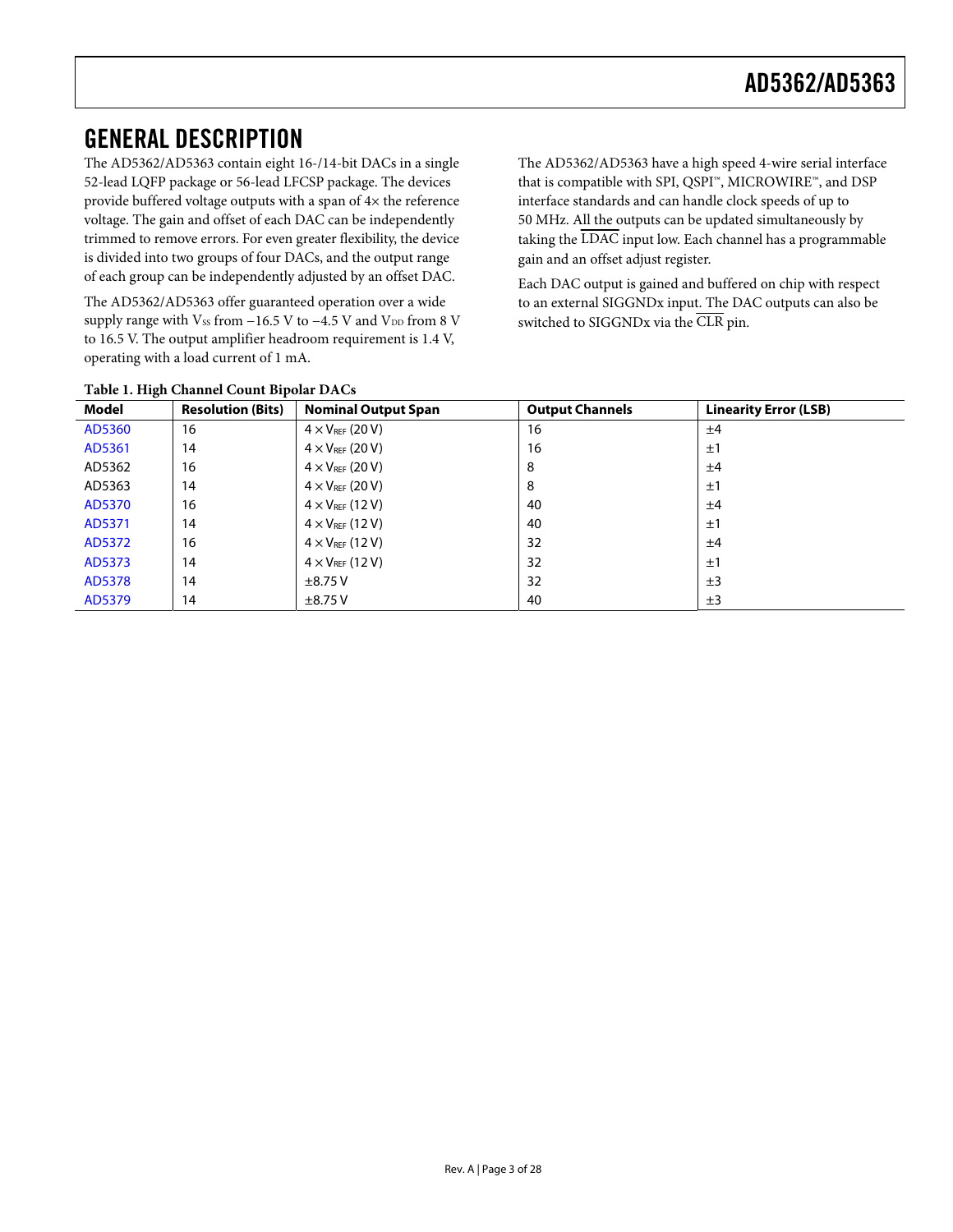# <span id="page-3-1"></span><span id="page-3-0"></span>**SPECIFICATIONS**

 $DV_{CC} = 2.5 V$  to 5.5 V;  $V_{DD} = 9 V$  to 16.5 V;  $V_{SS} = -16.5 V$  to  $-4.5 V$ ;  $V_{REF} = 5 V$ ;  $AGND = DGND = SIGGND0 = SIGGND1 = 0 V$ ;  $R_L$  = open circuit; gain (M), offset (C), and DAC offset registers at default values; all specifications  $T_{MIN}$  to  $T_{MAX}$ , unless otherwise noted.

| Table 2.                                     |                               |                |                                                                       |
|----------------------------------------------|-------------------------------|----------------|-----------------------------------------------------------------------|
| Parameter                                    | <b>B</b> Version <sup>1</sup> | Unit           | <b>Test Conditions/Comments</b>                                       |
| <b>ACCURACY</b>                              |                               |                |                                                                       |
| Resolution                                   | 16                            | <b>Bits</b>    | AD5362                                                                |
|                                              | 14                            | <b>Bits</b>    | AD5363                                                                |
| Integral Nonlinearity (INL)                  | ±4                            | LSB max        | AD5362                                                                |
|                                              | ±1                            | LSB max        | AD5363                                                                |
| <b>Differential Nonlinearity (DNL)</b>       | ±1                            | LSB max        | Guaranteed monotonic by design over temperature                       |
| Zero-Scale Error                             | ±15                           | mV max         | <b>Before calibration</b>                                             |
| <b>Full-Scale Error</b>                      | ±20                           | mV max         | <b>Before calibration</b>                                             |
| <b>Gain Error</b>                            | 0.1                           | % FSR          | <b>Before calibration</b>                                             |
| Zero-Scale Error <sup>2</sup>                | 1                             | LSB typ        | After calibration                                                     |
| Full-Scale Error <sup>2</sup>                | 1                             | LSB typ        | After calibration                                                     |
| Span Error of Offset DAC                     | ±75                           | mV max         | See the Offset DACs section for details                               |
| VOUTx <sup>3</sup> Temperature Coefficient   | 5                             | ppm FSR/°C typ | Includes linearity, offset, and gain drift                            |
| DC Crosstalk <sup>2</sup>                    | 180                           | µV max         | Typically 20 µV; measured channel at midscale, full-scale             |
|                                              |                               |                | change on any other channel                                           |
| REFERENCE INPUTS (VREF0, VREF1) <sup>2</sup> |                               |                |                                                                       |
| <b>VREFx Input Current</b>                   | ±10                           | uA max         | Per input; typically ±30 nA                                           |
| VREFx Range <sup>2</sup>                     | 2/5                           | V min/V max    | ±2% for specified operation                                           |
| SIGGND0 AND SIGGND1 INPUTS <sup>2</sup>      |                               |                |                                                                       |
| DC Input Impedance                           | 50                            | $k\Omega$ min  | Typically 55 k $\Omega$                                               |
| Input Range                                  | ±0.5                          | V min/V max    |                                                                       |
| SIGGNDx Gain                                 | 0.995/1.005                   | min/max        |                                                                       |
| <b>OUTPUT CHARACTERISTICS<sup>2</sup></b>    |                               |                |                                                                       |
| Output Voltage Range                         | $V_{ss} + 1.4$                | V min          | $I_{LOAD} = 1$ mA                                                     |
|                                              | $V_{DD}$ - 1.4                | V max          | $I_{LOAD} = 1$ mA                                                     |
| Nominal Output Voltage Range                 | $-10$ to $+10$                | V              |                                                                       |
| <b>Short-Circuit Current</b>                 | 15                            | mA max         | VOUT $x^3$ to DV <sub>cc</sub> , V <sub>DD</sub> , or V <sub>SS</sub> |
| <b>Load Current</b>                          | ±1                            | mA max         |                                                                       |
| Capacitive Load                              | 2200                          | pF max         |                                                                       |
| DC Output Impedance                          | 0.5                           | $\Omega$ max   |                                                                       |
| MONITOR PIN (MON_OUT) <sup>2</sup>           |                               |                |                                                                       |
| Output Impedance                             |                               |                |                                                                       |
| DAC Output at Positive Full Scale            | 1000                          | $\Omega$ typ   |                                                                       |
| DAC Output at Negative Full Scale            | 500                           | $\Omega$ typ   |                                                                       |
| Three-State Leakage Current                  | 100                           | nA typ         |                                                                       |
| <b>Continuous Current Limit</b>              | $\overline{2}$                | mA max         |                                                                       |
| <b>DIGITAL INPUTS</b>                        |                               |                |                                                                       |
| Input High Voltage                           | 1.7                           | V min          | $DV_{CC} = 2.5 V$ to 3.6 V                                            |
|                                              | 2.0                           | V min          | $DV_{CC} = 3.6 V$ to 5.5 V                                            |
| Input Low Voltage                            | 0.8                           | V max          | $DV_{CC} = 2.5 V$ to 5.5 V                                            |
| Input Current                                | ±1                            | µA max         | RESET, SYNC, SDI, and SCLK pins                                       |
|                                              | ±20                           | µA max         | CLR, BIN/2SCOMP, and GPIO pins                                        |
| Input Capacitance <sup>2</sup>               | 10                            | pF max         |                                                                       |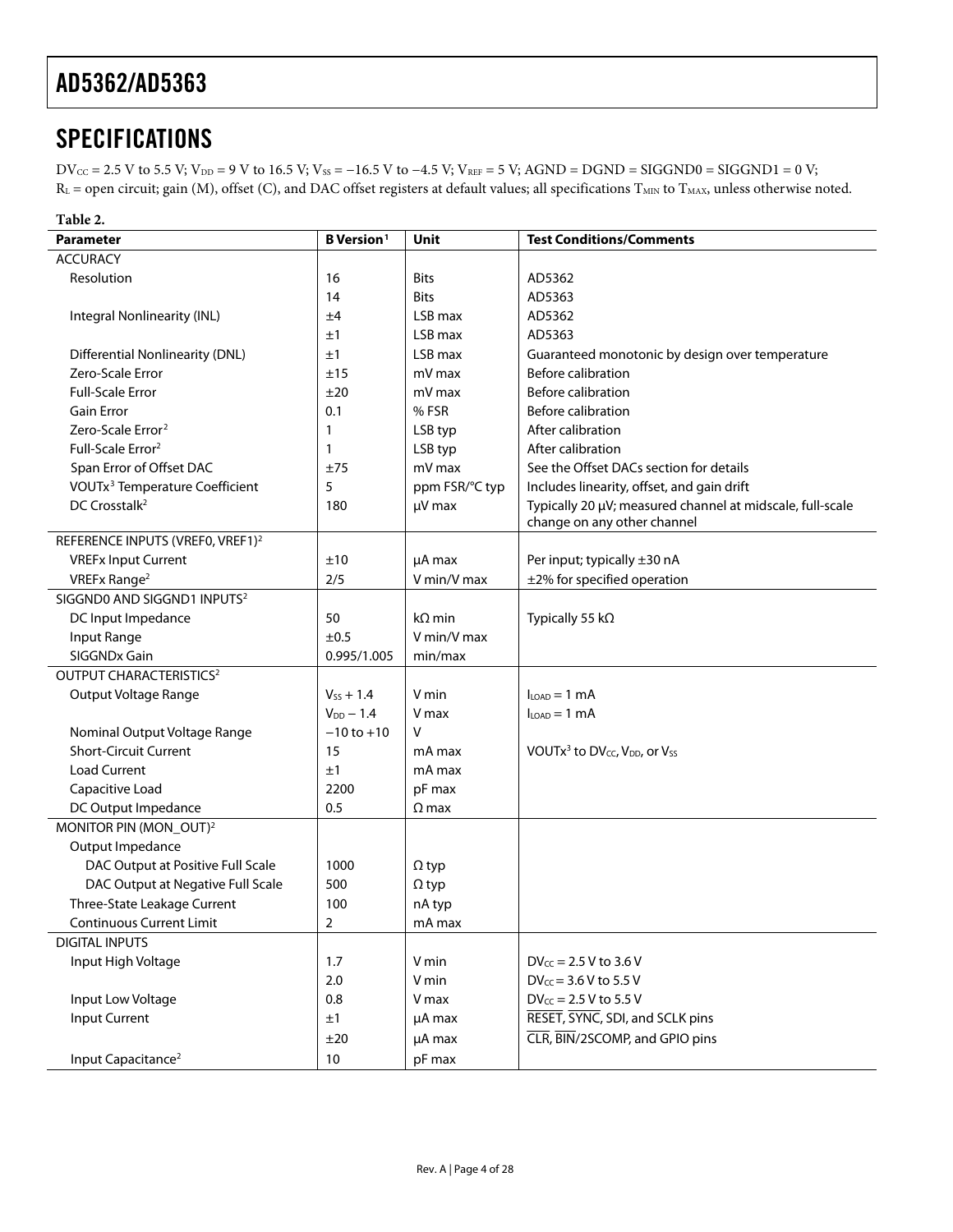<span id="page-4-2"></span>

| <b>Parameter</b>                               | <b>B</b> Version <sup>1</sup> | Unit        | <b>Test Conditions/Comments</b>                                    |
|------------------------------------------------|-------------------------------|-------------|--------------------------------------------------------------------|
| DIGITAL OUTPUTS (SDO, BUSY, GPIO, PEC)         |                               |             |                                                                    |
| Output Low Voltage                             | 0.5                           | V max       | Sinking 200 µA                                                     |
| Output High Voltage (SDO)                      | $DV_{CC} - 0.5$               | V min       | Sourcing 200 µA                                                    |
| High Impedance Leakage Current                 | ±5                            | $\mu$ A max | SDO only                                                           |
| High Impedance Output Capacitance <sup>2</sup> | 10                            | pF typ      |                                                                    |
| TEMPERATURE SENSOR (TEMP_OUT) <sup>2</sup>     |                               |             |                                                                    |
|                                                | ±1                            | °C typ      | @ 25°C                                                             |
| Accuracy                                       | ±5                            |             | $-40^{\circ}$ C < T < $+85^{\circ}$ C                              |
|                                                | 1.46                          | °C typ      |                                                                    |
| Output Voltage at 25°C                         |                               | V typ       |                                                                    |
| Output Voltage Scale Factor                    | 4.4                           | mV/°C typ   |                                                                    |
| <b>Output Load Current</b>                     | 200                           | µA max      | Current source only                                                |
| Power-On Time                                  | 10                            | ms typ      | To within ±5°C                                                     |
| POWER REQUIREMENTS                             |                               |             |                                                                    |
| <b>DVcc</b>                                    | 2.5/5.5                       | V min/V max |                                                                    |
| V <sub>DD</sub>                                | 8/16.5                        | V min/V max |                                                                    |
| $V_{ss}$                                       | $-16.5/-4.5$                  | V min/V max |                                                                    |
| Power Supply Sensitivity <sup>2</sup>          |                               |             |                                                                    |
| ΔFull Scale/ΔV <sub>DD</sub>                   | $-75$                         | dB typ      |                                                                    |
| ∆Full Scale/∆Vss                               | $-75$                         | dB typ      |                                                                    |
| ΔFull Scale/ΔDVcc                              | $-90$                         | dB typ      |                                                                    |
| $D_{\text{LCC}}$                               | 2                             | mA max      | $DV_{CC} = 5.5 V$ , $V_{IH} = DV_{CC}$ , $V_{IL} = GND$            |
| $I_{DD}$                                       | 8.5                           | mA max      | Outputs = $0V$ and unloaded                                        |
| $I_{SS}$                                       | 8.5                           | mA max      | Outputs = $0$ V and unloaded                                       |
| Power-Down Mode                                |                               |             | Bit 0 in the control register is 1                                 |
| Dlcc                                           | 5                             | µA typ      |                                                                    |
| $I_{DD}$                                       | 35                            | µA typ      |                                                                    |
| $I_{SS}$                                       | $-35$                         | µA typ      |                                                                    |
| Power Dissipation                              |                               |             |                                                                    |
| Power Dissipation Unloaded (P)                 | 209                           | mW max      | $V_{SS}$ = -12 V, V <sub>DD</sub> = 12 V, DV <sub>CC</sub> = 2.5 V |
| Junction Temperature <sup>4</sup>              | 130                           | °C max      | $T_J = T_A + P_{TOTAL} \times \theta_{JA}$                         |

<span id="page-4-1"></span><span id="page-4-0"></span><sup>1</sup> Temperature range for B version: –40°C to +85°C. Typical specifications are at 25°C.<br><sup>2</sup> Guaranteed by design and characterization; not production tested.<br><sup>3</sup> VOUTx refers to any of VOUT0 to VOUT7.<br><sup>4</sup> θ<sub>JA</sub> represent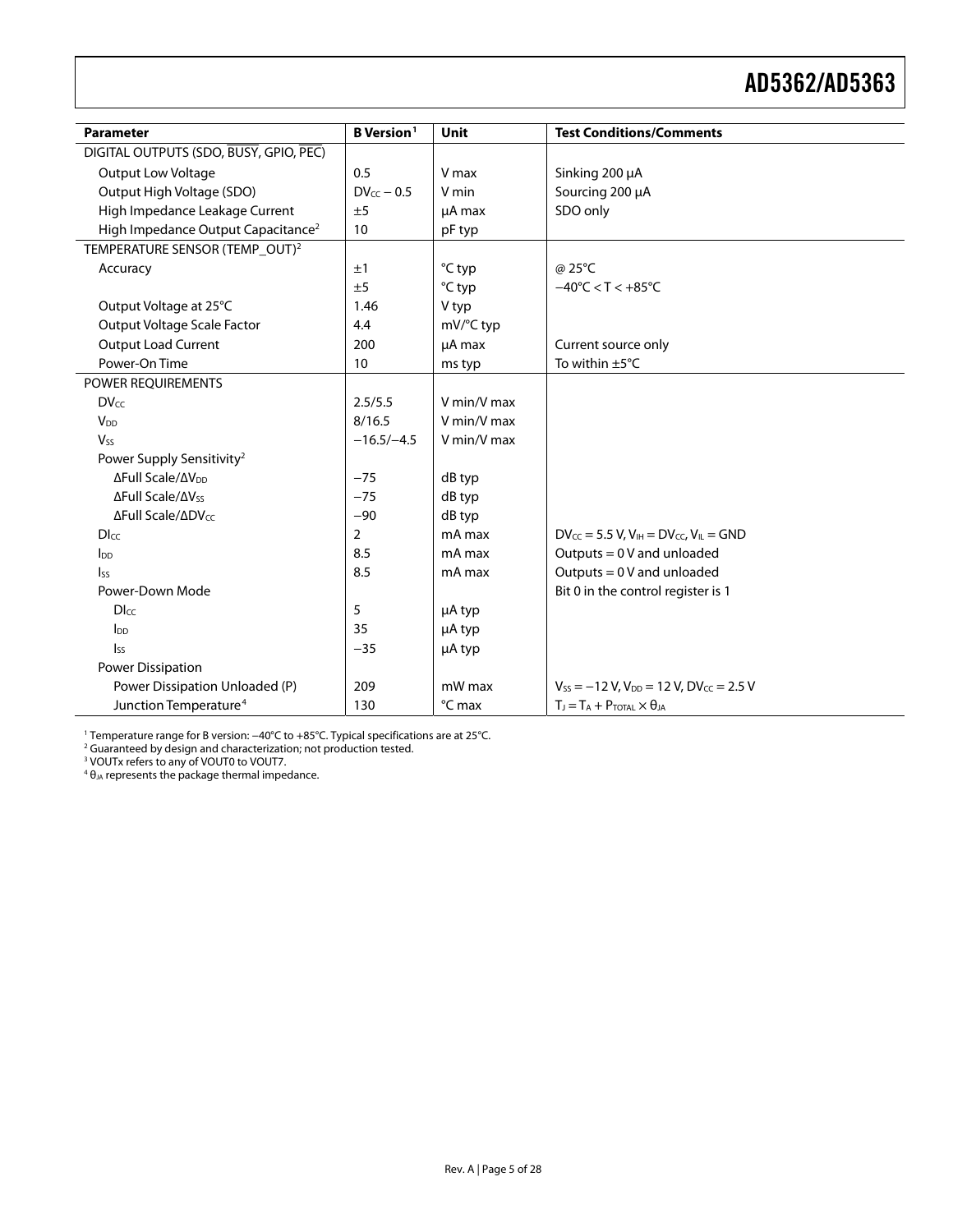## <span id="page-5-0"></span>**AC CHARACTERISTICS**

 $DV_{CC} = 2.5 V$ ;  $V_{DD} = 15 V$ ;  $V_{SS} = -15 V$ ;  $V_{REF} = 5 V$ ;  $AGND = DGND = SIGGND0 = SIGGND1 = 0 V$ ;  $C_L = 200 p$ F;  $R_L = 10 kΩ$ ; gain (M), offset (C), and DAC offset registers at default values; all specifications  $T_{MIN}$  to  $T_{MAX}$ , unless otherwise noted.

| Table 3.                               |                               |                    |                                                              |
|----------------------------------------|-------------------------------|--------------------|--------------------------------------------------------------|
| <b>Parameter</b>                       | <b>B</b> Version <sup>1</sup> | <b>Unit</b>        | <b>Test Conditions/Comments</b>                              |
| DYNAMIC PERFORMANCE <sup>1</sup>       |                               |                    |                                                              |
| Output Voltage Settling Time           | 20                            | us typ             | Full-scale change                                            |
|                                        | 30                            | us max             | DAC latch contents alternately loaded with all 0s and all 1s |
| Slew Rate                              |                               | $V/\mu s$ typ      |                                                              |
| Digital-to-Analog Glitch Energy        | 5                             | nV-s typ           |                                                              |
| Glitch Impulse Peak Amplitude          | 10                            | mV max             |                                                              |
| Channel-to-Channel Isolation           | 100                           | dB typ             | VREF0, VREF1 = $2Vp-p$ , 1 kHz                               |
| DAC-to-DAC Crosstalk                   | 10                            | nV-s typ           |                                                              |
| Digital Crosstalk                      | 0.2                           | nV-s typ           |                                                              |
| Digital Feedthrough                    | 0.02                          | nV-s typ           | Effect of input bus activity on DAC output under test        |
| Output Noise Spectral Density @ 10 kHz | 250                           | $nV/\sqrt{Hz}$ typ | $VREF0=VREF1=0 V$                                            |

<sup>1</sup> Guaranteed by design and characterization; not production tested.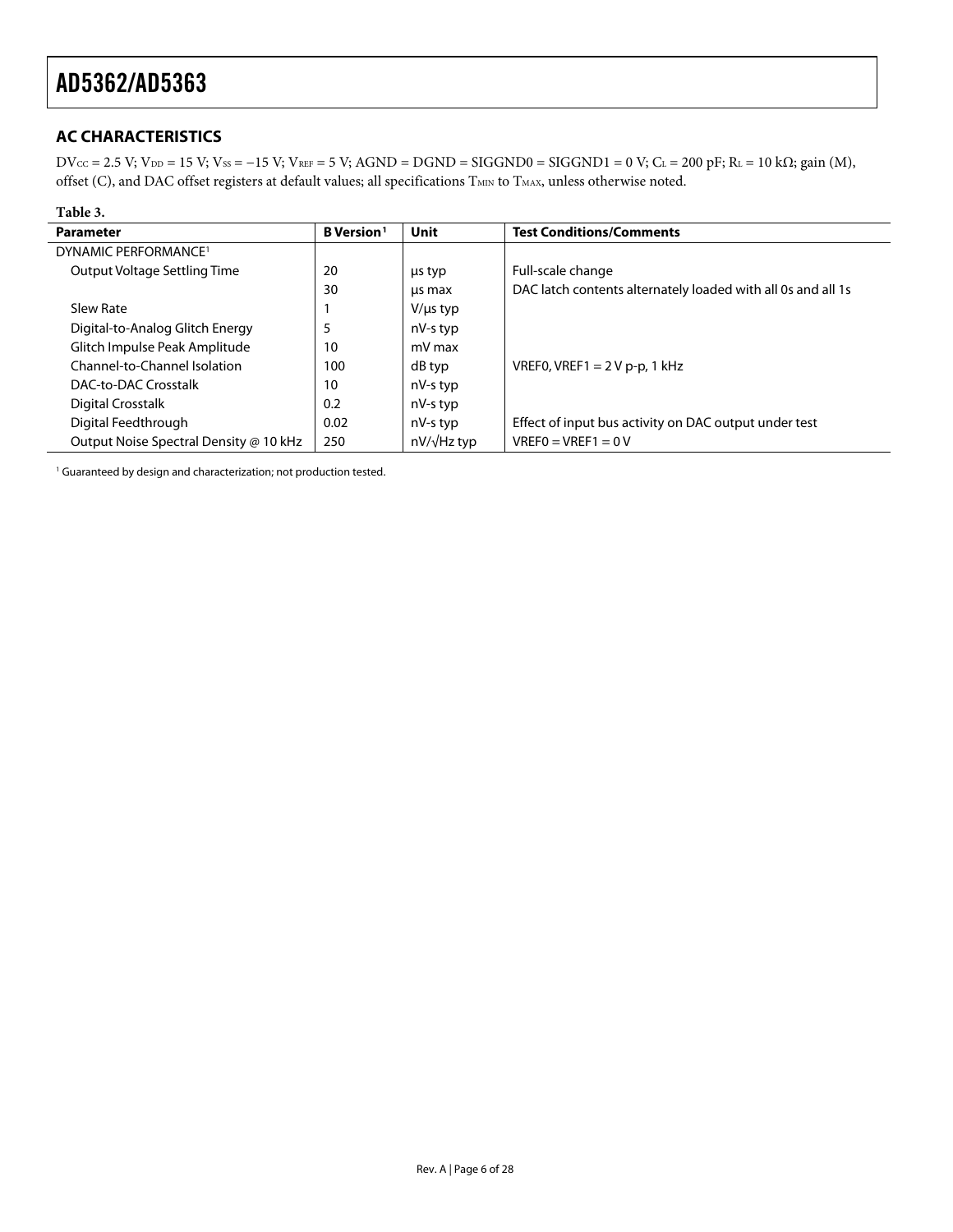#### <span id="page-6-0"></span>**TIMING CHARACTERISTICS**

 $DV_{CC} = 2.5 V$  to 5.5 V;  $V_{DD} = 9 V$  to 16.5 V;  $V_{SS} = -16.5 V$  to  $-8 V$ ;  $V_{REF} = 5 V$ ;  $AGND = DGND = SIGGND = 0 V$ ;  $C_L = 200 pF$  to  $GND$ ;  $R_L$  = open circuit; gain (M), offset (C), and DAC offset registers at default values; all specifications  $T_{MIN}$  to  $T_{MAX}$ , unless otherwise noted.

| Table 4. SPI Interface       |                                              |                          |                                                           |  |  |
|------------------------------|----------------------------------------------|--------------------------|-----------------------------------------------------------|--|--|
| Parameter <sup>1, 2, 3</sup> | Limit at T <sub>MIN</sub> , T <sub>MAX</sub> | <b>Unit</b>              | <b>Description</b>                                        |  |  |
| t <sub>1</sub>               | 20                                           | ns min                   | SCLK cycle time                                           |  |  |
| t <sub>2</sub>               | 8                                            | ns min                   | SCLK high time                                            |  |  |
| $t_3$                        | 8                                            | ns min                   | <b>SCLK low time</b>                                      |  |  |
| t4                           | 11                                           | ns min                   | SYNC falling edge to SCLK falling edge setup time         |  |  |
| t5                           | 20                                           | ns min                   | Minimum SYNC high time                                    |  |  |
| t6                           | 10                                           | ns min                   | 24th SCLK falling edge to SYNC rising edge                |  |  |
| t7                           | 5                                            | ns min                   | Data setup time                                           |  |  |
| ts                           | 5                                            | ns min                   | Data hold time                                            |  |  |
| $t_9$ <sup>4</sup>           | 42                                           | ns max                   | <b>SYNC</b> rising edge to <b>BUSY</b> falling edge       |  |  |
| $t_{10}$                     | 1/1.5                                        | $\mu s$ typ/ $\mu s$ max | BUSY pulse width low (single-channel update); see Table 9 |  |  |
| $t_{11}$                     | 600                                          | ns max                   | Single-channel update cycle time                          |  |  |
| $t_{12}$                     | 20                                           | ns min                   | SYNC rising edge to LDAC falling edge                     |  |  |
| $t_{13}$                     | 10                                           | ns min                   | LDAC pulse width low                                      |  |  |
| $t_{14}$                     | 3                                            | us max                   | BUSY rising edge to DAC output response time              |  |  |
| $t_{15}$                     | 0                                            | ns min                   | BUSY rising edge to LDAC falling edge                     |  |  |
| $t_{16}$                     | 3                                            | us max                   | LDAC falling edge to DAC output response time             |  |  |
| $t_{17}$                     | 20/30                                        | $\mu s$ typ/ $\mu s$ max | DAC output settling time                                  |  |  |
| $t_{18}$                     | 140                                          | ns max                   | CLR/RESET pulse activation time                           |  |  |
| $t_{19}$                     | 30                                           | ns min                   | <b>RESET</b> pulse width low                              |  |  |
| $t_{20}$                     | 400                                          | us max                   | <b>RESET</b> time indicated by BUSY low                   |  |  |
| $t_{21}$                     | 270                                          | ns min                   | Minimum SYNC high time in readback mode                   |  |  |
| $t_{22}$ <sup>5</sup>        | 25                                           | ns max                   | SCLK rising edge to SDO valid                             |  |  |
| $t_{23}$                     | 80                                           | ns max                   | RESET rising edge to BUSY falling edge                    |  |  |

<sup>1</sup> Guaranteed by design and characterization; not production tested.<br><sup>2</sup> All input signals are specified with to = to = 2 ps (10% to 90% of DV*c* 

<sup>2</sup> All input signals are specified with t<sub>R</sub> = t<sub>F</sub> = 2 ns (10% to 90% of DV<sub>CC</sub>) and timed from a voltage level of 1.2 V.

<sup>3</sup> See Figure 4 and Figure 5.

 $4$  t<sub>9</sub> is measured with the load circuit shown in Figure 2.

 $5$  t<sub>22</sub> is measured with the load circuit shown in Figure 3.





Figure 2. Load Circuit for BUSY Timing Diagram Figure 3. Load Circuit for SDO Timing Diagram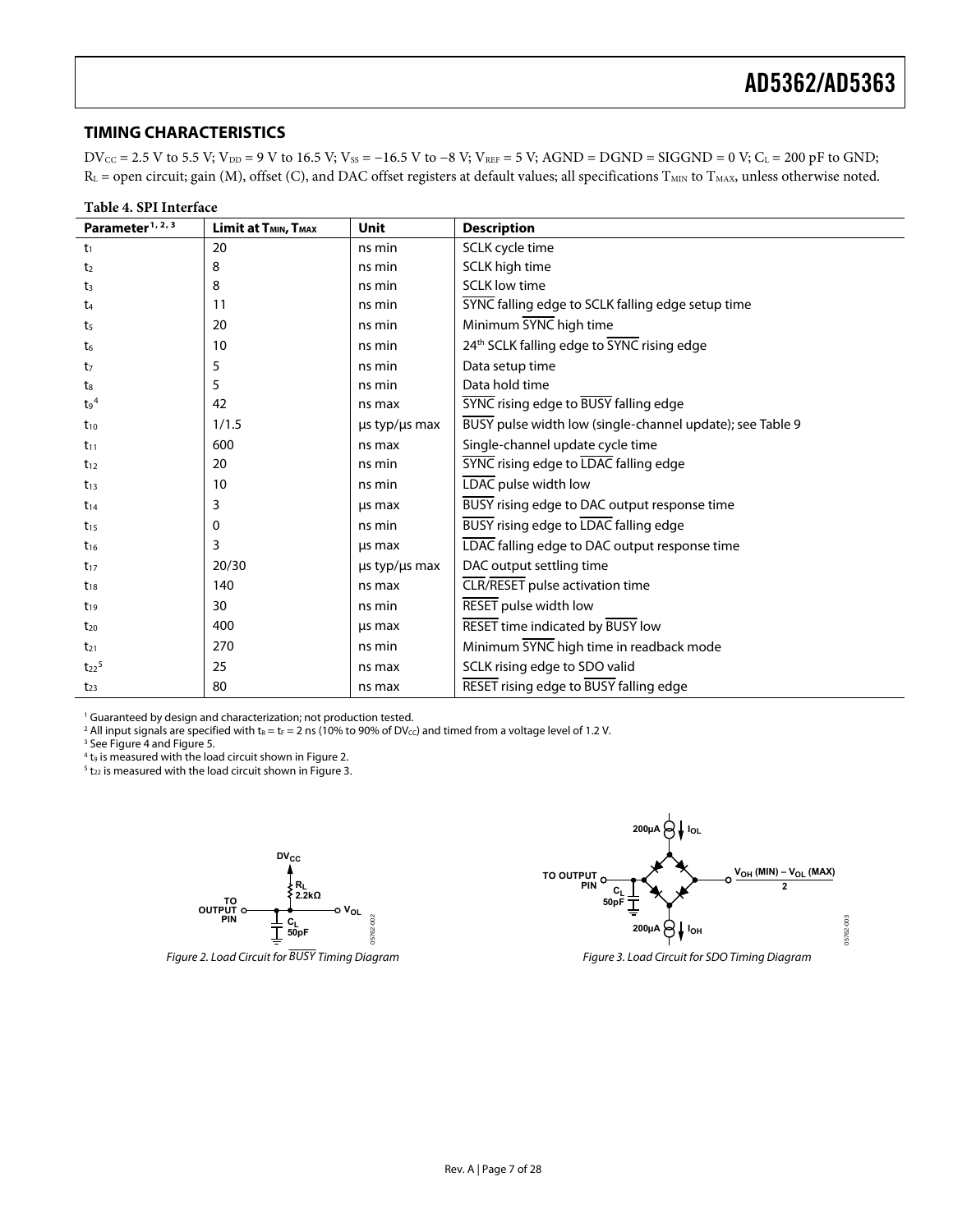<span id="page-7-0"></span>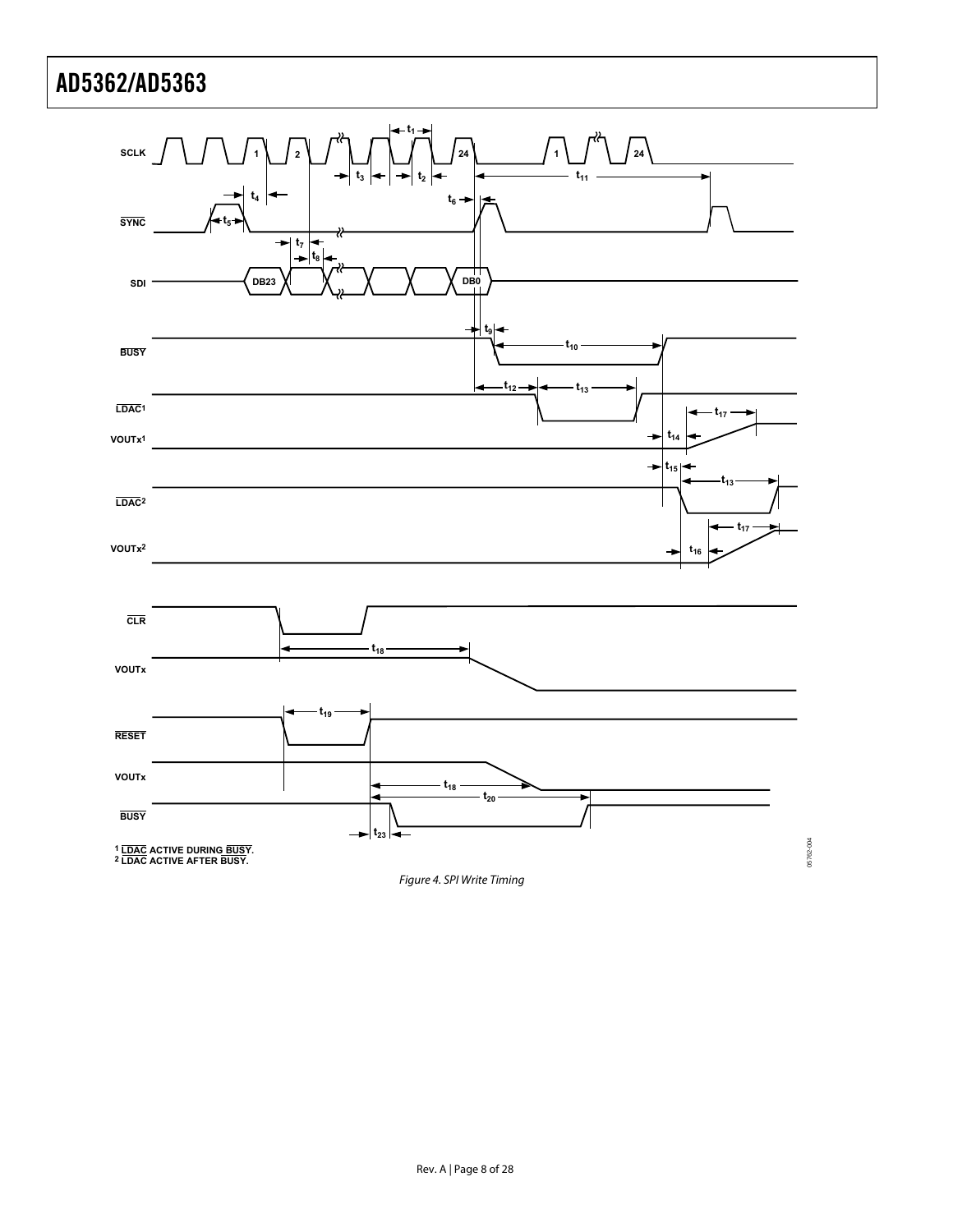<span id="page-8-0"></span>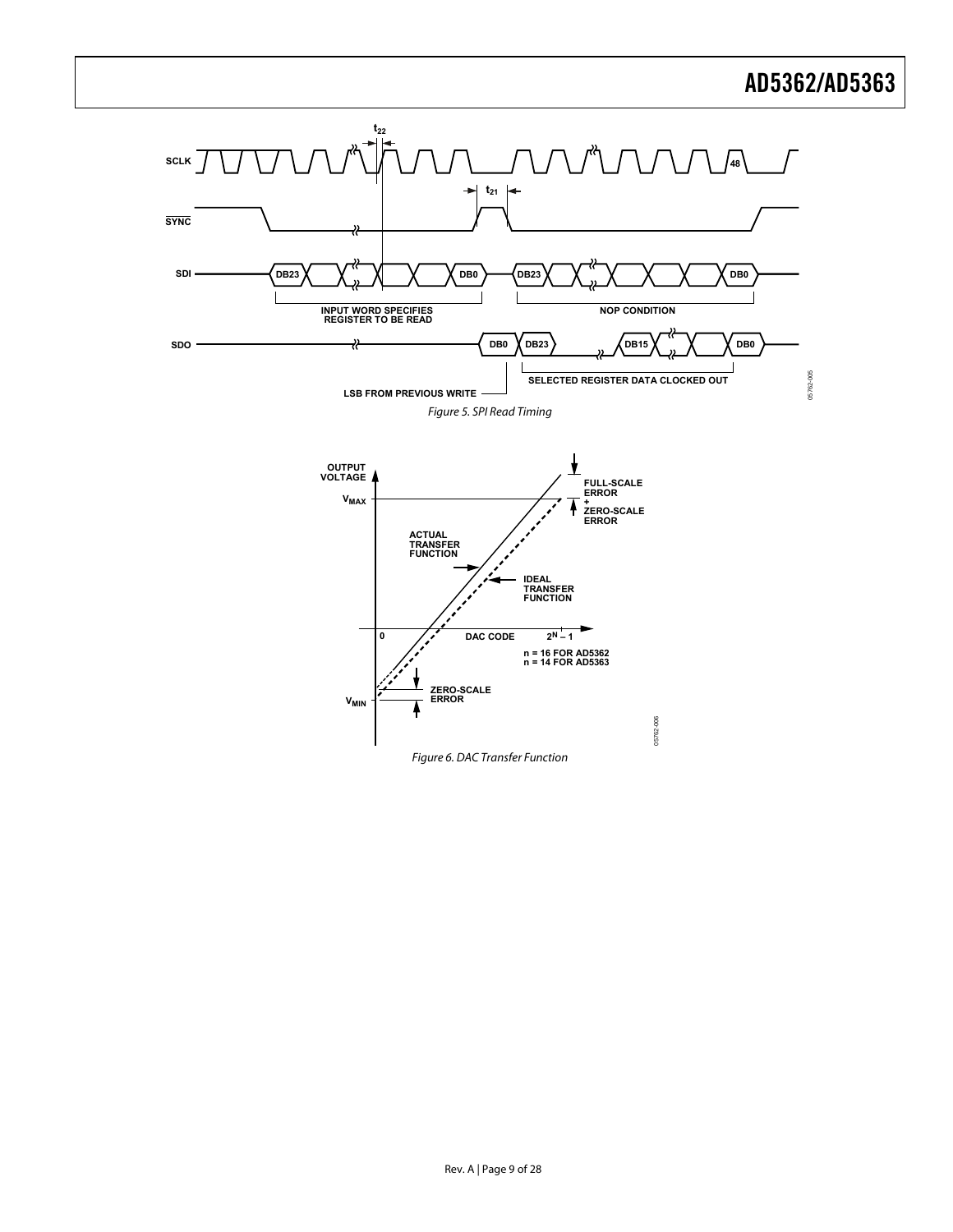# <span id="page-9-0"></span>ABSOLUTE MAXIMUM RATINGS

 $T_A = 25$ °C, unless otherwise noted. Transient currents of up to 60 mA do not cause SCR latch-up.

### **Table 5.**

| <b>Parameter</b>                                              | Rating                               |
|---------------------------------------------------------------|--------------------------------------|
| V <sub>DD</sub> to AGND                                       | $-0.3$ V to $+17$ V                  |
| Vss to AGND                                                   | $-17$ V to $+0.3$ V                  |
| DV <sub>cc</sub> to DGND                                      | $-0.3$ V to $+7$ V                   |
| Digital Inputs to DGND                                        | $-0.3$ V to DV <sub>cc</sub> + 0.3 V |
| Digital Outputs to DGND                                       | $-0.3$ V to DV $cc + 0.3$ V          |
| VREF0, VREF1 to AGND                                          | $-0.3$ V to $+5.5$ V                 |
| VOUT0 through VOUT7 to AGND                                   | $V_{SS}$ – 0.3 V to $V_{DD}$ + 0.3 V |
| SIGGND0, SIGGND1 to AGND                                      | $-1$ V to $+1$ V                     |
| AGND to DGND                                                  | $-0.3$ V to $+0.3$ V                 |
| MON_IN0, MON_IN1, MON_OUT<br>to AGND                          | $V_{SS}$ – 0.3 V to $V_{DD}$ + 0.3 V |
| Operating Temperature Range (TA)                              |                                      |
| Industrial (J Version)                                        | $-40^{\circ}$ C to $+85^{\circ}$ C   |
| Storage Temperature Range                                     | $-65^{\circ}$ C to $+150^{\circ}$ C  |
| <b>Operating Junction Temperature</b><br>(T <sub>J</sub> max) | $130^{\circ}$ C                      |
| $\theta_{JA}$ Thermal Impedance                               |                                      |
| 52-Lead LOFP                                                  | 38°C/W                               |
| 56-Lead LFCSP                                                 | $25^{\circ}$ C/W                     |
| Reflow Soldering                                              |                                      |
| Peak Temperature                                              | $230^{\circ}$ C                      |
| Time at Peak Temperature                                      | 10 sec to 40 sec                     |

Stresses above those listed under Absolute Maximum Ratings may cause permanent damage to the device. This is a stress rating only; functional operation of the device at these or any other conditions above those indicated in the operational section of this specification is not implied. Exposure to absolute maximum rating conditions for extended periods may affect device reliability.

## **ESD CAUTION**



ESD (electrostatic discharge) sensitive device. Charged devices and circuit boards can discharge without detection. Although this product features patented or proprietary protection circuitry, damage may occur on devices subjected to high energy ESD. Therefore, proper ESD precautions should be taken to avoid performance degradation or loss of functionality.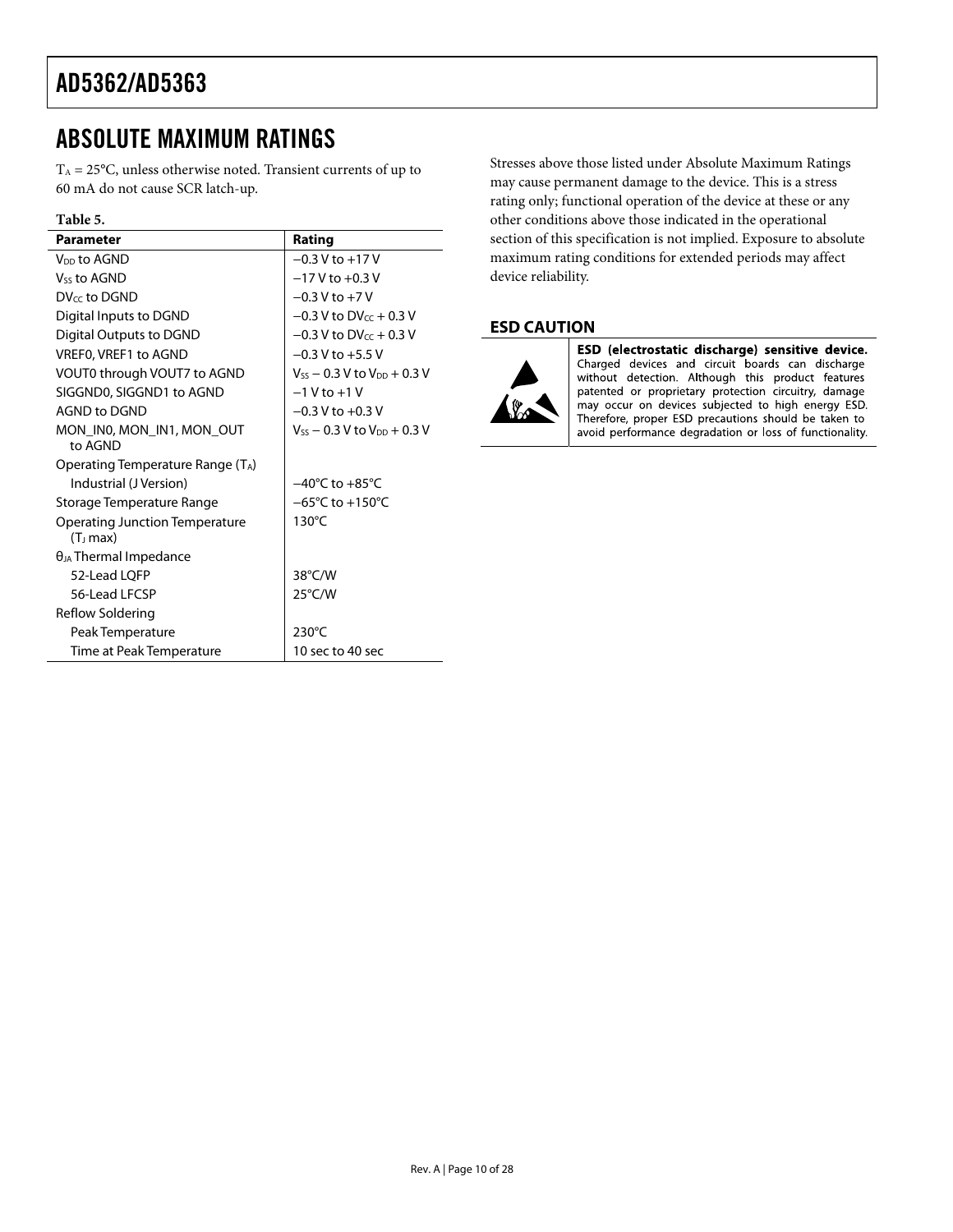## <span id="page-10-0"></span>PIN CONFIGURATION AND FUNCTION DESCRIPTIONS



#### **Table 6. Pin Function Descriptions**

| Pin No.                              |                                                   |                     |                                                                                                                                                                                                                                  |
|--------------------------------------|---------------------------------------------------|---------------------|----------------------------------------------------------------------------------------------------------------------------------------------------------------------------------------------------------------------------------|
| <b>LQFP</b>                          | <b>LFCSP</b>                                      | <b>Mnemonic</b>     | <b>Description</b>                                                                                                                                                                                                               |
|                                      | 55                                                | <b>LDAC</b>         | Load DAC Logic Input (Active Low). See the BUSY and LDAC Functions section<br>for more information.                                                                                                                              |
| 2                                    | 56                                                | CLR                 | Asynchronous Clear Input (Level Sensitive, Active Low). See the Clear Function<br>section for more information.                                                                                                                  |
| 3                                    | 1                                                 | <b>RESET</b>        | Digital Reset Input.                                                                                                                                                                                                             |
| 4                                    | 2                                                 | BIN/2SCOMP          | Data Format Digital Input. Connecting this pin to DGND selects offset binary.<br>Setting this pin to 1 selects twos complement. This input has a weak pull-down.                                                                 |
| 5                                    | 3                                                 | <b>BUSY</b>         | Digital Input/Open-Drain Output. BUSY is open drain when it is an output. See<br>the BUSY and LDAC Functions section for more information.                                                                                       |
| 6                                    | 4                                                 | <b>GPIO</b>         | Digital I/O Pin. This pin can be configured as an input or output that can be<br>read back or programmed high or low via the serial interface. When configured<br>as an input, this pin has a weak pull-down.                    |
| $\overline{7}$                       | 5                                                 | MON OUT             | Analog Multiplexer Output. Any DAC output, the MON_IN0 input, or the<br>MON_IN1 input can be routed to this output for monitoring.                                                                                               |
| 8,32                                 | 6, 34                                             | MON INO,<br>MON IN1 | Analog Multiplexer Inputs. Can be routed to MON_OUT.                                                                                                                                                                             |
| 9, 10, 14, 20 to<br>27, 30, 39 to 42 | 7 to 11, 15, 16,<br>22 to 28, 31, 32,<br>41 to 44 | <b>NC</b>           | No Connect.                                                                                                                                                                                                                      |
| 11, 28                               | 12, 29                                            | V <sub>DD</sub>     | Positive Analog Power Supply; 9 V to 16.5 V for specified performance. These<br>pins should be decoupled with 0.1 µF ceramic capacitors and 10 µF capacitors.                                                                    |
| 12, 29                               | 13,30                                             | $V_{SS}$            | Negative Analog Power Supply; -16.5 V to -8 V for specified performance.<br>These pins should be decoupled with 0.1 µF ceramic capacitors and 10 µF<br>capacitors.                                                               |
| 13                                   | 14                                                | VREF1               | Reference Input for DAC 4 to DAC 7. This reference voltage is referred to AGND.                                                                                                                                                  |
| 34 to 37, 15 to 18                   | 36 to 39, 17 to 20                                | VOUT0 to VOUT7      | DAC Outputs. Buffered analog outputs for each of the eight DAC channels.<br>Each analog output is capable of driving an output load of 10 $k\Omega$ to ground.<br>Typical output impedance of these amplifiers is 0.5 $\Omega$ . |
| 19                                   | 21                                                | SIGGND1             | Reference Ground for DAC 4 to DAC 7. VOUT4 to VOUT7 are referenced to this<br>voltage.                                                                                                                                           |
| 31                                   | 33                                                | <b>VREFO</b>        | Reference Input for DAC 0 to DAC 3. This reference voltage is referred to AGND.                                                                                                                                                  |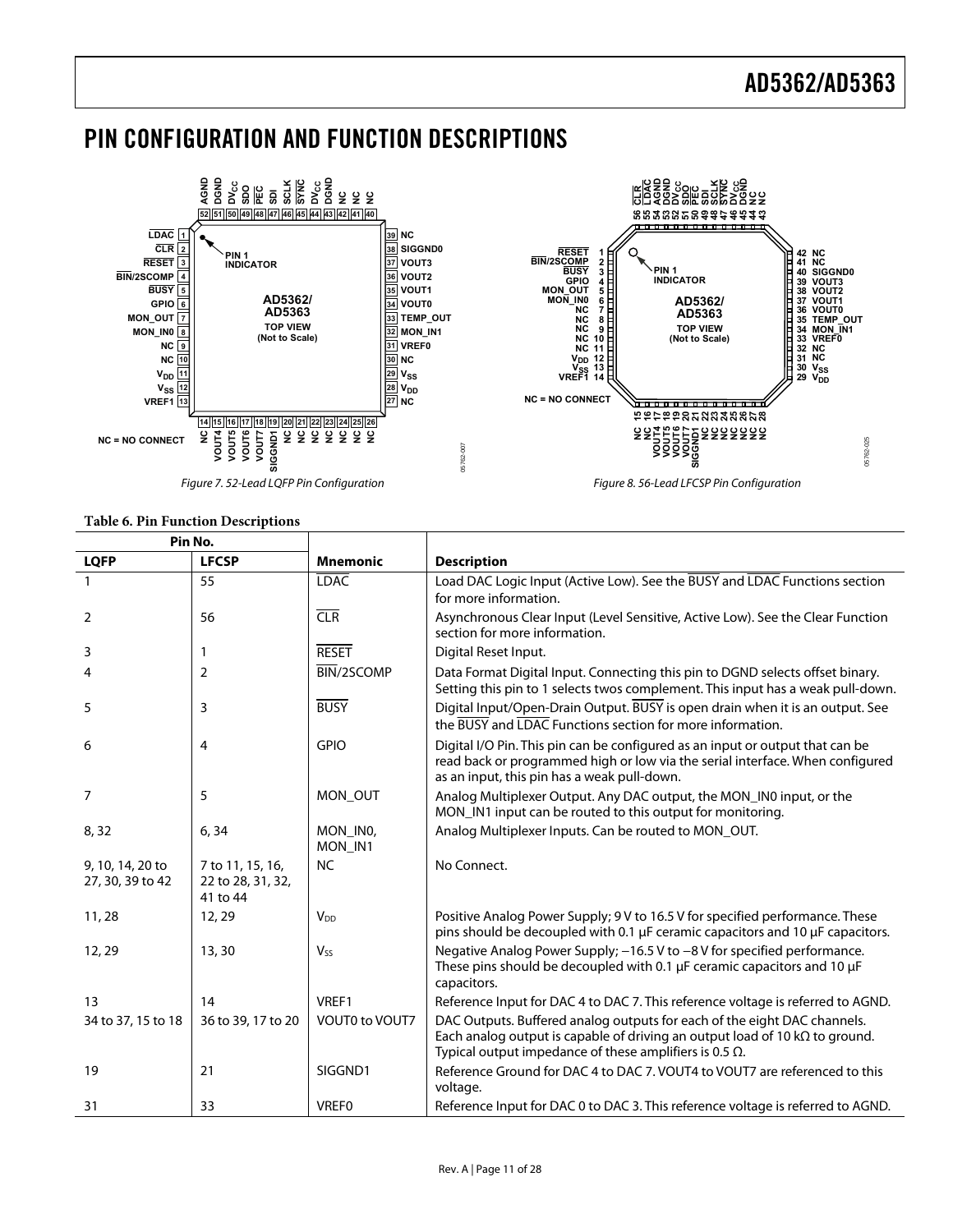| Pin No.     |                       |                 |                                                                                                                                                                                                     |
|-------------|-----------------------|-----------------|-----------------------------------------------------------------------------------------------------------------------------------------------------------------------------------------------------|
| <b>LQFP</b> | <b>LFCSP</b>          | <b>Mnemonic</b> | <b>Description</b>                                                                                                                                                                                  |
| 33          | 35                    | TEMP_OUT        | Provides an output voltage proportional to the chip temperature, typically<br>1.46 V at 25 $\degree$ C with an output variation of 4.4 mV/ $\degree$ C.                                             |
| 38          | 40                    | SIGGND0         | Reference Ground for DAC 0 to DAC 3. VOUT0 to VOUT3 are referenced to this<br>voltage.                                                                                                              |
| 43, 51      | 45,53                 | <b>DGND</b>     | Ground for All Digital Circuitry. Both DGND pins should be connected to the<br>DGND plane.                                                                                                          |
| 44,50       | 46,52                 | DVec            | Logic Power Supply; 2.5 V to 5.5 V. These pins should be decoupled with 0.1 $\mu$ F<br>ceramic capacitors and 10 µF capacitors.                                                                     |
| 45          | 47                    | <b>SYNC</b>     | Active Low or SYNC Input for SPI Interface. This is the frame synchronization<br>signal for the SPI serial interface. See Figure 4, Figure 5, and the Serial Interface<br>section for more details. |
| 46          | 48                    | <b>SCLK</b>     | Serial Clock Input for SPI Interface. See Figure 4, Figure 5, and the Serial Interface<br>section for more details.                                                                                 |
| 47          | 49                    | <b>SDI</b>      | Serial Data Input for SPI Interface. See Figure 4, Figure 5, and the Serial Interface<br>section for more details.                                                                                  |
| 48          | 50                    | PEC             | Packet Error Check Output. This is an open-drain output with a 50 $k\Omega$ pull-up<br>that goes low if the packet error check fails.                                                               |
| 49          | 51                    | SDO             | Serial Data Output for SPI Interface. See Figure 4, Figure 5, and the Serial<br>Interface section for more details.                                                                                 |
| 52          | 54                    | <b>AGND</b>     | Ground for All Analog Circuitry. The AGND pin should be connected to the<br>AGND plane.                                                                                                             |
|             | <b>Exposed Paddle</b> | EP              | Exposed Paddle. Connect to Vss.                                                                                                                                                                     |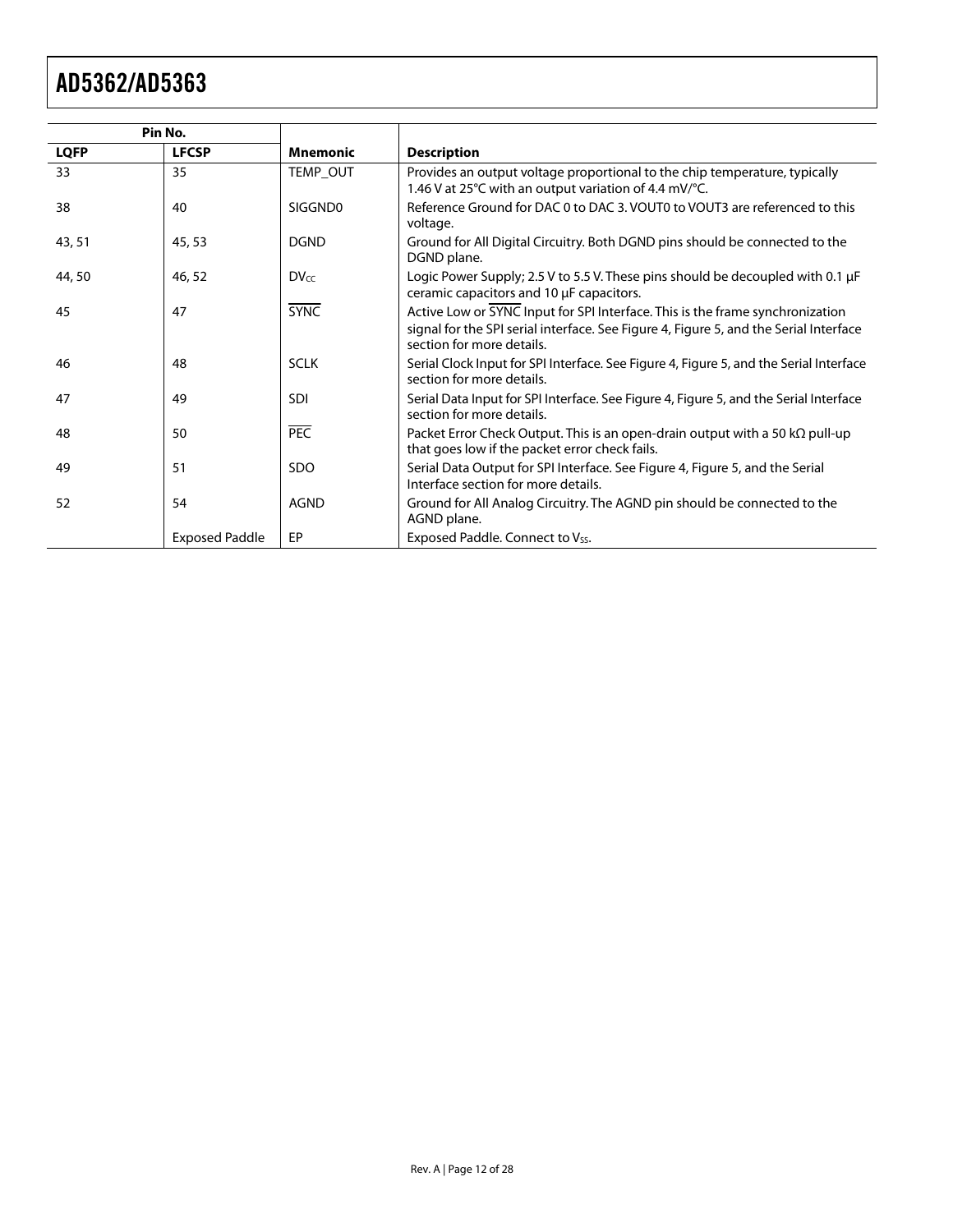# <span id="page-12-0"></span>TYPICAL PERFORMANCE CHARACTERISTICS



Figure 9. Typical AD5362 INL Plot Figure 12. Digital Crosstalk



Figure 10. Typical INL Error vs. Temperature Figure 13. Typical AD5362 DNL Plot







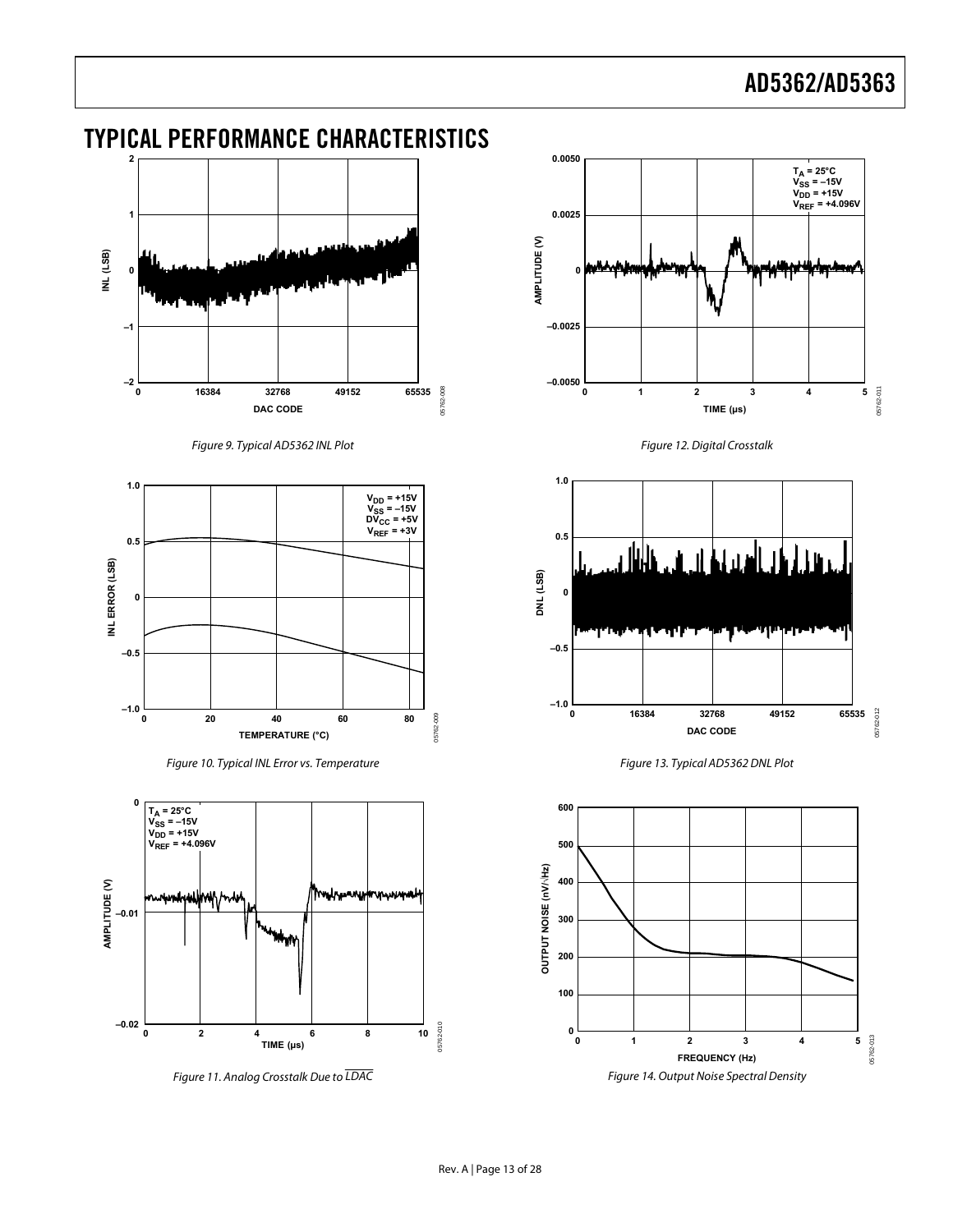<span id="page-13-0"></span>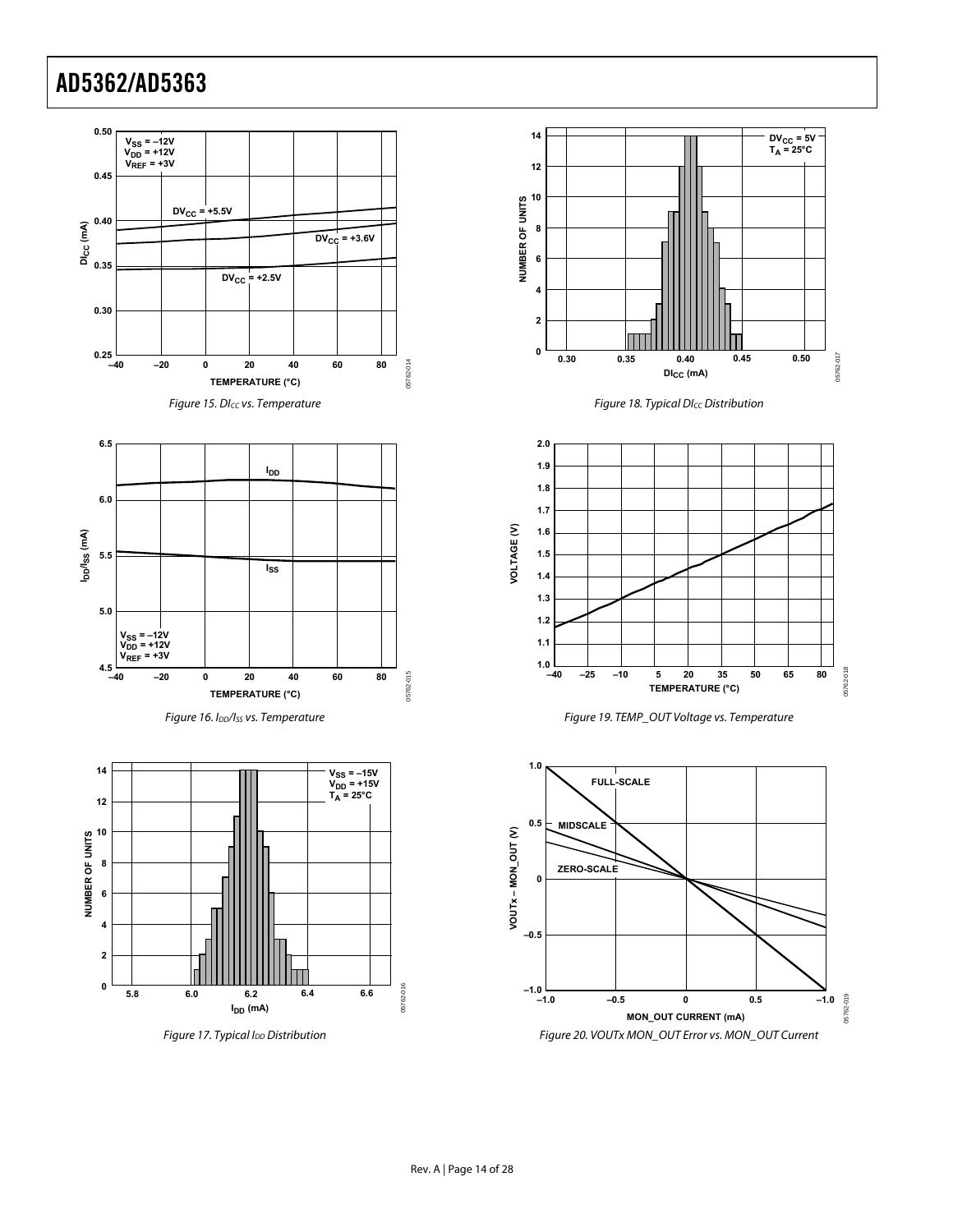## <span id="page-14-0"></span>**TERMINOLOGY**

#### **Integral Nonlinearity (INL)**

Integral nonlinearity, or endpoint linearity, is a measure of the maximum deviation from a straight line passing through the endpoints of the DAC transfer function. It is measured after adjusting for zero-scale error and full-scale error and is expressed in least significant bits (LSB).

#### **Differential Nonlinearity (DNL)**

Differential nonlinearity is the difference between the measured change and the ideal 1 LSB change between any two adjacent codes. A specified differential nonlinearity of 1 LSB maximum ensures monotonicity.

#### **Zero-Scale Error**

Zero-scale error is the error in the DAC output voltage when all 0s are loaded into the DAC register. Zero-scale error is a measure of the difference between VOUT (actual) and VOUT (ideal), expressed in millivolts, when the channel is at its minimum value. Zero-scale error is mainly due to offsets in the output amplifier.

#### **Full-Scale Error**

Full-scale error is the error in the DAC output voltage when all 1s are loaded into the DAC register. Full-scale error is a measure of the difference between VOUT (actual) and VOUT (ideal), expressed in millivolts, when the channel is at its maximum value. Full-scale error does not include zero-scale error.

#### **Gain Error**

Gain error is the difference between full-scale error and zero-scale error. It is expressed as a percentage of the fullscale range (FSR).

#### *Gain Error* = *Full-Scale Error* − *Zero-Scale Error*

#### **VOUT Temperature Coefficient**

The VOUT temperature coefficient includes output error contributions from linearity, offset, and gain drift.

#### **DC Output Impedance**

DC output impedance is the effective output source resistance. It is dominated by package lead resistance.

#### **DC Crosstalk**

The DAC outputs are buffered by op amps that share common V<sub>DD</sub> and V<sub>SS</sub> power supplies. If the dc load current changes in one channel (due to an update), this change can result in a further dc change in one or more channel outputs. This effect is more significant at high load currents and is reduced as the load currents are reduced. With high impedance loads, the effect is virtually immeasurable. Multiple  $V_{DD}$  and  $V_{SS}$  terminals are provided to minimize dc crosstalk.

#### **Output Voltage Settling Time**

Output voltage settling time is the amount of time it takes for the output of a DAC to settle to a specified level for a full-scale input change.

#### **Digital-to-Analog Glitch Energy**

Digital-to-analog glitch energy is the amount of energy that is injected into the analog output at the major code transition. It is specified as the area of the glitch in nV-s. It is measured by toggling the DAC register data between 0x7FFF and 0x8000 (AD5362) or 0x1FFF and 0x2000 (AD5363).

#### **Channel-to-Channel Isolation**

Channel-to-channel isolation refers to the proportion of input signal from one DAC reference input that appears at the output of another DAC operating from another reference. It is expressed in decibels and measured at midscale.

#### **DAC-to-DAC Crosstalk**

DAC-to-DAC crosstalk is the glitch impulse that appears at the output of one converter due to both the digital change and subsequent analog output change at another converter. It is specified in nV-s.

#### **Digital Crosstalk**

Digital crosstalk is defined as the glitch impulse transferred to the output of one converter due to a change in the DAC register code of another converter. It is specified in nV-s.

#### **Digital Feedthrough**

When the device is not selected, high frequency logic activity on the digital inputs of the device can be capacitively coupled both across and through the device to appear as noise on the VOUT pins. It can also be coupled along the supply and ground lines. This noise is digital feedthrough.

#### **Output Noise Spectral Density**

Output noise spectral density is a measure of internally generated random noise. Random noise is characterized as a spectral density (voltage per  $\sqrt{Hz}$ ). It is measured by loading all DACs to midscale and measuring noise at the output. It is measured in  $nV/\sqrt{Hz}$ .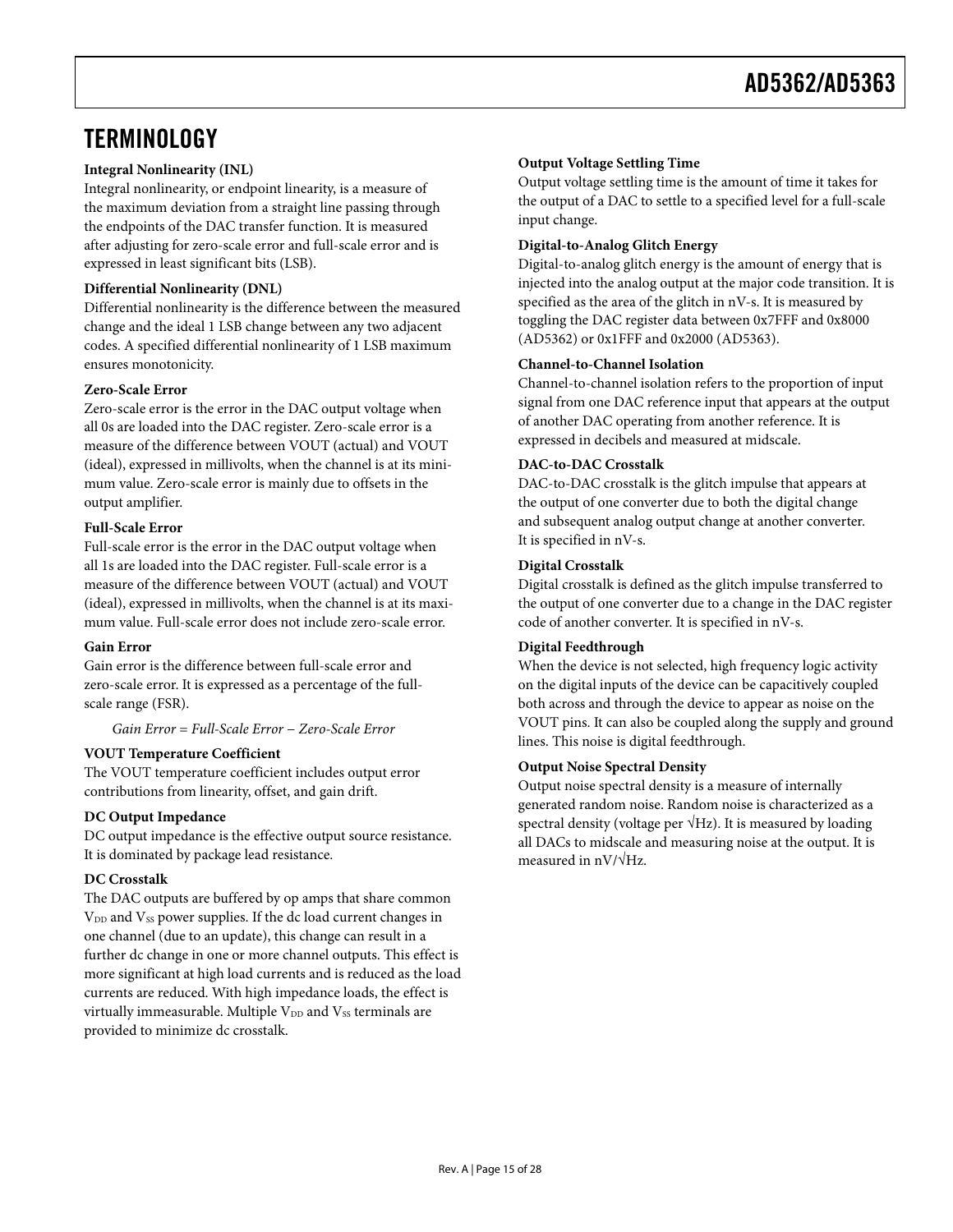## <span id="page-15-0"></span>THEORY OF OPERATION **DAC ARCHITECTURE**

The AD5362/AD5363 contain eight DAC channels and eight output amplifiers in a single package. The architecture of a single DAC channel consists of a 16-bit (AD5362) or 14-bit (AD5363) resistor-string DAC followed by an output buffer amplifier. The resistor-string section is simply a string of resistors, of equal value, from VREF0 or VREF1 to AGND. This type of architecture guarantees DAC monotonicity. The 16-bit (AD5362) or 14-bit (AD5363) binary digital code loaded to the DAC register determines at which node on the string the voltage is

tapped off before being fed into the output amplifier. The output amplifier multiplies the DAC output voltage by 4. The nominal output span is 12 V with a 3 V reference and 20 V with a 5 V reference.

### **CHANNEL GROUPS**

The eight DAC channels of the AD5362/AD5363 are arranged into two groups of four channels. The four DACs of Group 0 derive their reference voltage from VREF0. The four DACs of Group 1 derive their reference voltage from VREF1. Each group has its own signal ground pin.

| <b>Register Name</b>  | <b>Word Length in Bits</b> | <b>Description</b>                                                                                                                                                                       |
|-----------------------|----------------------------|------------------------------------------------------------------------------------------------------------------------------------------------------------------------------------------|
| X1A (Group) (Channel) | 16(14)                     | Input Data Register A, one for each DAC channel.                                                                                                                                         |
| X1B (Group) (Channel) | 16(14)                     | Input Data Register B, one for each DAC channel.                                                                                                                                         |
| M (Group) (Channel)   | 16(14)                     | Gain trim registers, one for each DAC channel.                                                                                                                                           |
| C (Group) (Channel)   | 16(14)                     | Offset trim registers, one for each DAC channel.                                                                                                                                         |
| X2A (Group) (Channel) | 16(14)                     | Output Data Register A, one for each DAC channel. These registers store the final,<br>calibrated DAC data after gain and offset trimming. They are not readable or directly<br>writable. |
| X2B (Group) (Channel) | 16(14)                     | Output Data Register B, one for each DAC channel. These registers store the final,<br>calibrated DAC data after gain and offset trimming. They are not readable or directly<br>writable. |
| DAC (Group) (Channel) |                            | Data registers from which the DACs take their final input data. The DAC registers are<br>updated from the X2A or X2B registers. They are not readable or directly writable.              |
| OFS <sub>0</sub>      | 14                         | Offset DAC 0 data register: sets offset for Group 0.                                                                                                                                     |
| OFS1                  | 14                         | Offset DAC 1 data register: sets offset for Group 1.                                                                                                                                     |
| Control               | 5                          | Bit $4 =$ overtemperature indicator.<br>Bit $3 = PEC$ error flag.<br>Bit $2 = A/B$ select.<br>Bit $1 =$ thermal shutdown.<br>Bit $0 =$ software power-down.                              |
| Monitor               | 6                          | Bit $5 =$ monitor enable.<br>Bit $4 =$ monitor DACs or monitor MON INx pin.<br>Bit 3 to Bit $0 =$ monitor selection control.                                                             |
| <b>GPIO</b>           | 2                          | Bit $1 = GPO$ configuration.<br>Bit $0 = G$ PIO data.                                                                                                                                    |
| A/B Select 0          | 8                          | Bits [3:0] in this register determine whether a DAC in Group 0 takes its data from<br>Register X2A or Register X2B ( $0 = X2A$ , $1 = X2B$ ).                                            |
| A/B Select 1          | 8                          | Bits [3:0] in this register determine whether a DAC in Group 1 takes its data from<br>Register X2A or Register X2B ( $0 = X2A$ , $1 = X2B$ ).                                            |

#### **Table 7. AD5362/AD5363 Registers**

#### **Table 8. AD5362/AD5363 Input Register Default Values**

| <b>Register Name</b>          | <b>AD5362 Default Value</b> | <b>AD5363 Default Value</b> |
|-------------------------------|-----------------------------|-----------------------------|
| X1A, X1B                      | 0x8000                      | 0x2000                      |
| M                             | 0xFFFF                      | 0x3FFF                      |
|                               | 0x8000                      | 0x2000                      |
| OFS0, OFS1                    | 0x2000                      | 0x2000                      |
| Control                       | 0x00                        | 0x00                        |
| A/B Select 0 and A/B Select 1 | 0x00                        | 0x00                        |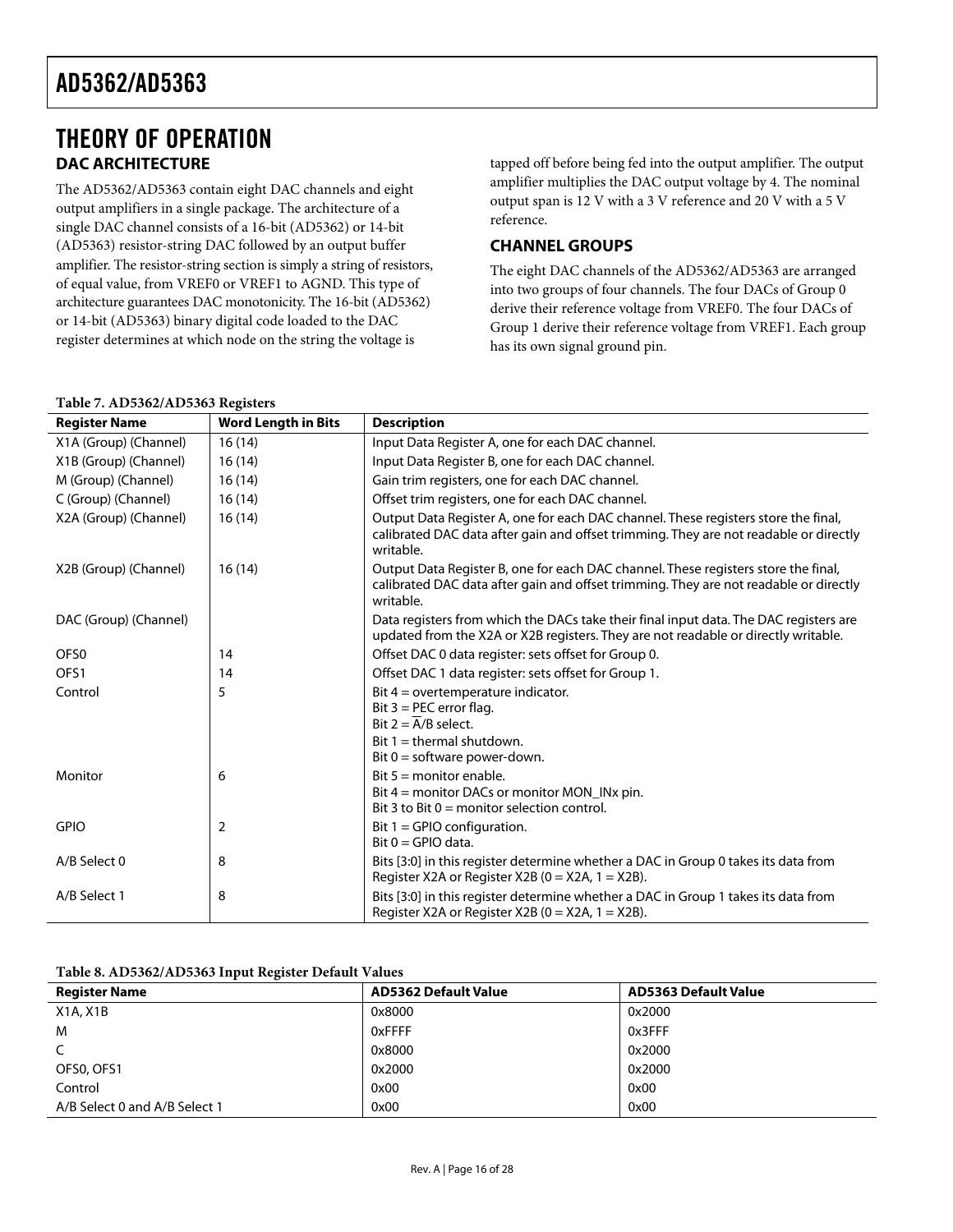#### <span id="page-16-0"></span>**A/B REGISTERS AND GAIN/OFFSET ADJUSTMENT**

Each DAC channel has seven data registers. The actual DAC data-word can be written to either the X1A or X1B input register, depending on the setting of the  $\overline{A/B}$  bit in the control register. If the A/B bit is 0, data is written to the X1A register. If the A/B bit is 1, data is written to the X1B register. Note that this single bit is a global control and affects every DAC channel in the device. It is not possible to set up the device on a perchannel basis so that some writes are to X1A registers and some writes are to X1B registers.

<span id="page-16-1"></span>

Figure 21. Data Registers Associated with Each DAC Channel

<span id="page-16-2"></span>Each DAC channel also has a gain (M) register and an offset (C) register, which allow trimming out of the gain and offset errors of the entire signal chain. Data from the X1A register is operated on by a digital multiplier and adder controlled by the contents of the M and C registers. The calibrated DAC data is then stored in the X2A register. Similarly, data from the X1B register is operated on by the multiplier and adder and stored in the X2B register.

Although a multiplier and an adder symbol are shown in [Figure 21](#page-16-2) for each channel, there is only one multiplier and one adder in the device, which are shared among all channels. This has implications for the update speed when several channels are updated at once, as described in the [Register Update Rates](#page-21-2) section.

Each time data is written to the X1A register, or to the M or C register with the A/B control bit set to 0, the X2A data is recalculated and the X2A register is automatically updated. Similarly, X2B is updated each time data is written to X1B, or to M or C with A/B set to 1. The X2A and X2B registers are not readable or directly writable by the user.

Data output from the X2A and X2B registers is routed to the final DAC register by a multiplexer. A 4-bit A/B select register associated with each group of four DACs controls whether each individual DAC takes its data from the X2A or X2B register. If a bit in this register is 0, the DAC takes its data from the X2A register; if 1, the DAC takes its data from the X2B register.

<span id="page-16-3"></span>Note that because there are eight bits in two registers, it is possible to set up, on a per-channel basis, whether each DAC takes its data from the X2A or X2B register. A global command is also provided that sets all bits in the A/B select registers to 0 or to 1.

All DACs in the AD5362/AD5363 can be updated simultaneously by taking LDAC low when each DAC register is updated from either its X2A or X2B register, depending on the setting of the A/B select registers. The DAC register is not readable or directly writable by the user. LDAC can be permanently tied low, and the DAC output is updated whenever new data appears in the appropriate DAC register.

#### **OFFSET DACS**

In addition to the gain and offset trim for each DAC, there are two 14-bit offset DACs, one for Group 0 and one for Group 1. These allow the output range of all DACs connected to them to be offset within a defined range. Thus, subject to the limitations of headroom, it is possible to set the output range of Group 0 or Group 1 to be unipolar positive, unipolar negative, or bipolar, either symmetrical or asymmetrical about 0 V. The DACs in the AD5362/AD5363 are factory trimmed with the offset DACs set at their default values. This gives the best offset and gain performance for the default output range and span.

When the output range is adjusted by changing the value of the offset DAC, an extra offset is introduced due to the gain error of the offset DAC. The amount of offset is dependent on the magnitude of the reference and how much the offset DAC moves from its default value. See the [Specifications](#page-3-1) section for this offset. The worst-case offset occurs when the offset DAC is at positive or negative full scale. This value can be added to the offset present in the main DAC channel to give an indication of the overall offset for that channel. In most cases, the offset can be removed by programming the C register of the channel with an appropriate value. The extra offset caused by the offset DAC needs to be taken into account only when the offset DAC is changed from its default value. [Figure 22](#page-16-3) shows the allowable code range that can be loaded to the offset DAC, depending on the reference value used. Thus, for a 5 V reference, the offset DAC should not be programmed with a value greater than 8192 (0x2000).

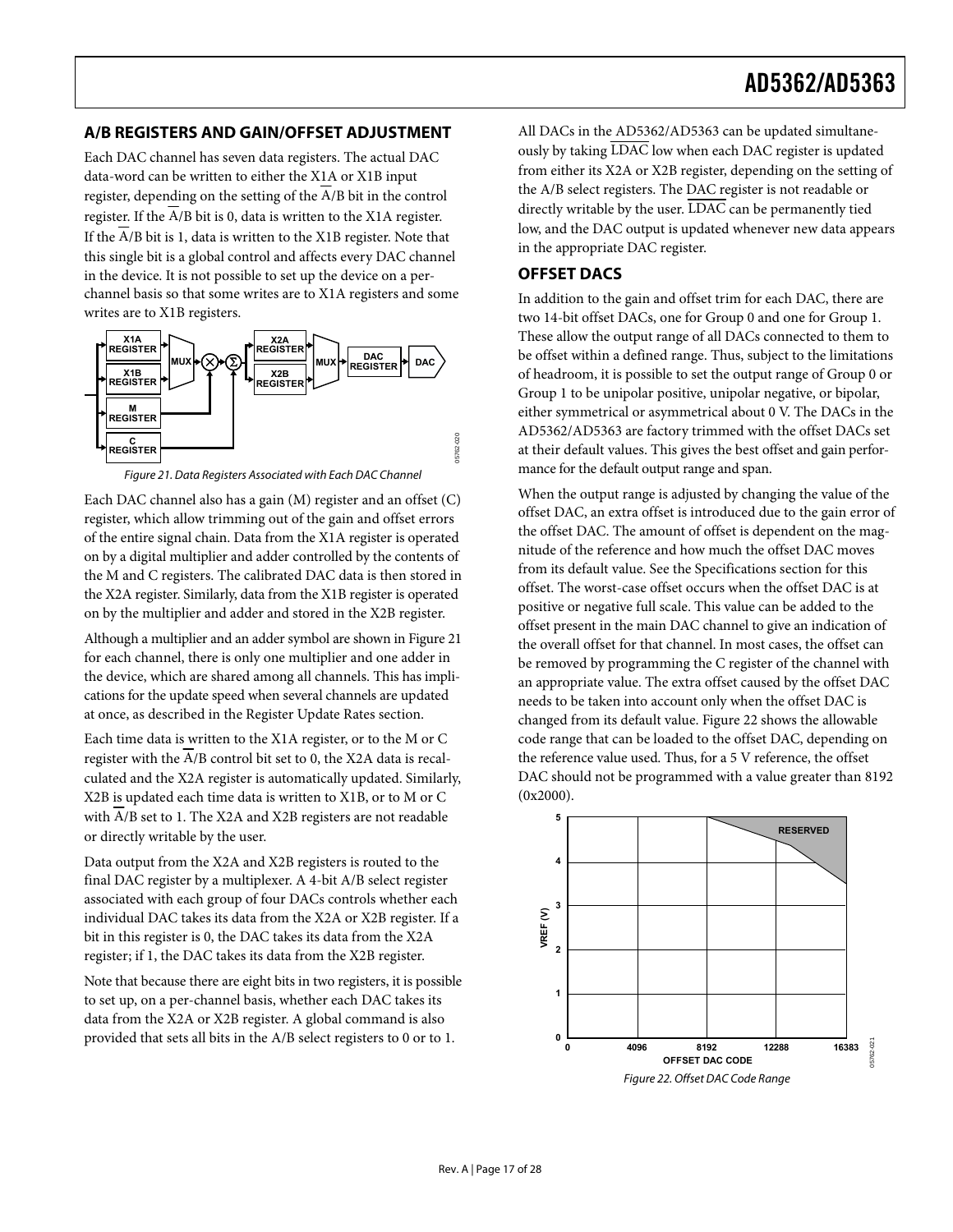## <span id="page-17-1"></span><span id="page-17-0"></span>**OUTPUT AMPLIFIER**

Because the output amplifiers can swing to 1.4 V below the positive supply and 1.4 V above the negative supply, this limits how much the output can be offset for a given reference voltage. For example, it is not possible to have a unipolar output range of 20 V, because the maximum supply voltage is  $\pm 16.5$  V.



<span id="page-17-2"></span>[Figure 23](#page-17-2) shows details of a DAC output amplifier and its connections to the offset DAC. On power-up, S1 is open, disconnecting the amplifier from the output. S3 is closed, so the output is pulled to SIGGNDx (R1 and R2 are greater than R6). S2 is also closed to prevent the output amplifier from being open-loop. If CLR is low at power-up, the output remains in this condition until  $\overline{\text{CLR}}$  is taken high. The DAC registers can be programmed, and the outputs assume the programmed values when CLR is taken high. Even if  $\overline{CLR}$  is high at power-up, the output remains in this condition until  $V_{DD} > 6$  V and  $V_{SS} < -4$  V and the initialization sequence has finished. The outputs then go to their power-on default value.

#### **TRANSFER FUNCTION**

The output voltage of a DAC in the AD5362/AD5363 is dependent on the value in the input register, the value of the M and C registers, and the value in the offset DAC.

#### **AD5362 Transfer Function**

The input code is the value in the X1A or X1B register that is applied to the DAC (X1A, X1B default code =  $32,768$ ).

$$
DAC\_CODE = INPUT\_CODE \times (M + 1)/2^{16} + C - 2^{15}
$$

where:

*M* = code in gain register – default code =  $2^{16}$  – 1. *C* = code in offset register – default code =  $2^{15}$ .

The DAC output voltage is calculated as follows:

*VOUT* = 4 × *VREF* × (*DAC\_CODE* − (*OFFSET\_CODE* ×  $(4))/2^{16} + V_{SIGGND}$ 

where:

*DAC\_CODE* should be within the range of 0 to 65,535.

For 12 V span, *VREF* = 3.0 V.

For 20 V span, *VREF* = 5.0 V.

*OFFSET\_CODE* is the code loaded to the offset DAC. It is multiplied by 4 in the transfer function because this DAC is a 14-bit device. On power-up, the default code loaded to the

offset DAC is 8192 (0x2000). With a 5 V reference, this gives a span of −10 V to +10 V.

#### **AD5363 Transfer Function**

The input code is the value in the X1A or X1B register that is applied to the DAC (X1A, X1B default code = 8192).

$$
DAC\_CODE = INPUT\_CODE \times (M + 1)/2^{14} + C - 2^{13}
$$

where:

*M* = code in gain register – default code =  $2^{14}$  – 1.

*C* = code in offset register – default code =  $2^{13}$ .

The DAC output voltage is calculated as follows:

$$
VOUT=4\times VREF\times (DAC\_CODE-OFFSET\_CODE)/\\ 2^{14}+V_{SIGGND}
$$

where:

*DAC\_CODE* should be within the range of 0 to 16,383. For 12 V span, *VREF* = 3.0 V. For 20 V span, *VREF* = 5.0 V. *OFFSET\_CODE* is the code loaded to the offset DAC. On power-

up, the default code loaded to the offset DAC is 8192 (0x2000). With a 5 V reference, this gives a span of −10 V to +10 V.

#### **REFERENCE SELECTION**

The AD5362/AD5363 have two reference input pins. The voltage applied to the reference pins determines the output voltage span on VOUT0 to VOUT7. VREF0 determines the voltage span for VOUT0 to VOUT3 (Group 0), and VREF1 determines the voltage span for VOUT4 to VOUT7 (Group 1). The reference voltage applied to each VREF pin can be different, if required, allowing each group of four channels to have a different voltage span. The output voltage range and span can be adjusted further by programming the offset and gain registers for each channel as well as programming the offset DAC. If the offset and gain features are not used (that is, the M and C registers are left at their default values), the required reference levels can be calculated as follows:

 $VREF = (VOUT_{MAX} - VOUT_{MIN})/4$ 

If the offset and gain features of the AD5362/AD5363 are used, the required output range is slightly different. The selected output range should take into account the system offset and gain errors that need to be trimmed out. Therefore, the selected output range should be larger than the actual, required range.

The required reference levels can be calculated as follows:

- 1. Identify the nominal output range on VOUT.
- 2. Identify the maximum offset span and the maximum gain required on the full output signal range.
- 3. Calculate the new maximum output range on VOUT, including the expected maximum offset and gain errors.
- 4. Choose the new required VOUT $_{\text{MAX}}$  and VOUT $_{\text{MIN}}$ , keeping the VOUT limits centered on the nominal values. Note that  $V_{DD}$  and  $V_{SS}$  must provide sufficient headroom.
- 5. Calculate the value of VREF as follows:  $VREF = (VOUT<sub>MAX</sub> - VOUT<sub>MIN</sub>)/4$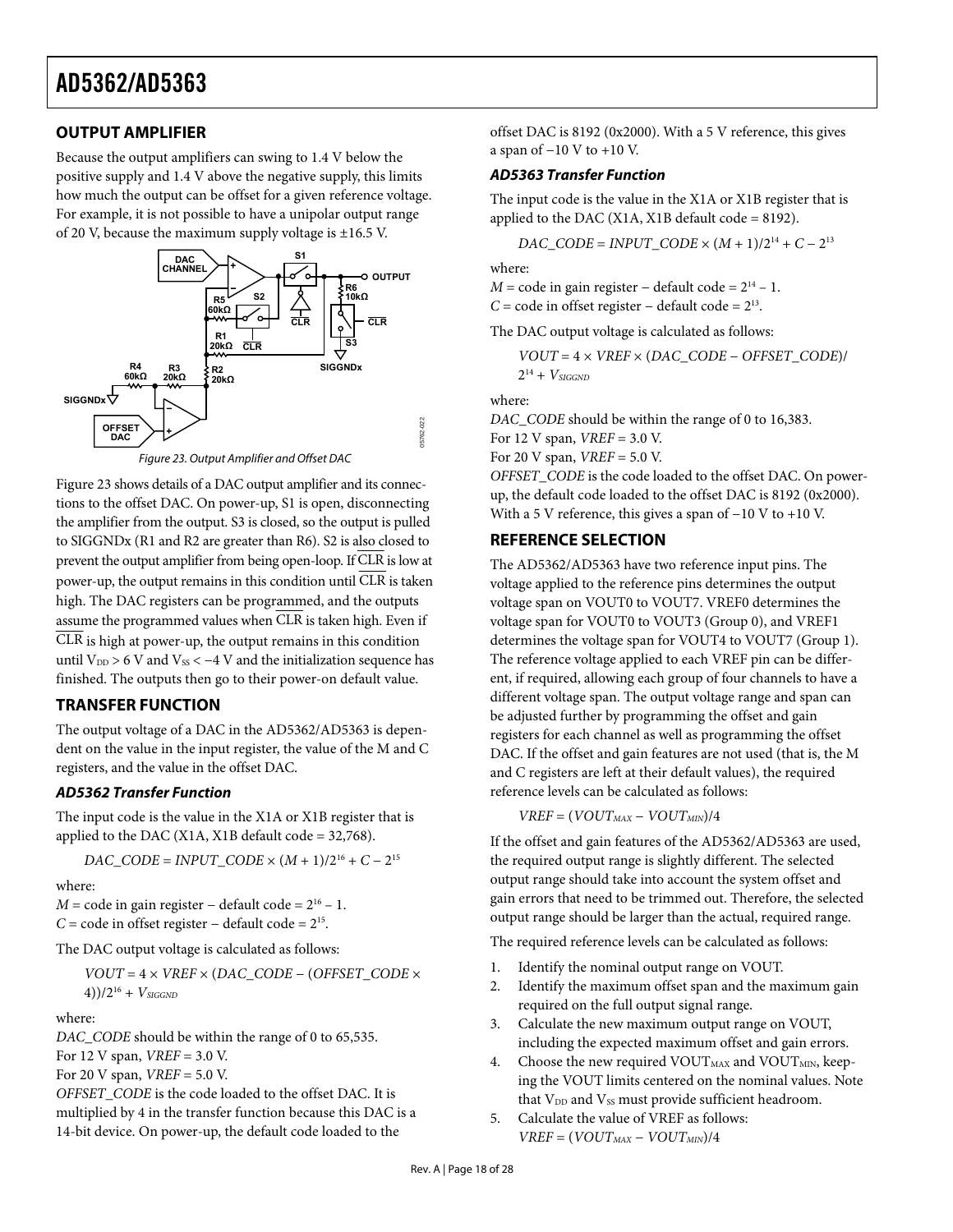#### <span id="page-18-0"></span>**Reference Selection Example**

#### If

Nominal output range =  $20$  V ( $-10$  V to  $+10$  V)

Offset error  $= \pm 100$  mV

Gain error  $= \pm 3\%$ , and

 $SIGGND = AGND = 0 V$ 

Then

Gain error  $= +3\%$ 

=> Maximum positive gain error = 3%

 $\Rightarrow$  Output range including gain error = 20 + 0.03(20) = 20.6 V

Offset error  $= \pm 100$  mV

 $\Rightarrow$  Maximum offset error span = 2(100 mV) = 0.2 V => Output range including gain error and offset error =  $20.6 V + 0.2 V = 20.8 V$ 

#### VREF calculation

Actual output range = 20.6 V, that is,  $-10.3$  V to  $+10.3$  V (centered);

 $VREF = (10.3 V + 10.3 V)/4 = 5.15 V$ 

If the solution yields an inconvenient reference level, the user can adopt one of the following approaches:

- Use a resistor divider to divide down a convenient, higher reference level to the required level.
- Select a convenient reference level above VREF and modify the gain and offset registers to digitally downsize the reference. In this way, the user can use almost any convenient reference level but can reduce the performance by overcompaction of the transfer function.
- Use a combination of these two approaches.

#### **CALIBRATION**

The user can perform a system calibration on the AD5362/ AD5363 to reduce gain and offset errors to below 1 LSB. This reduction is achieved by calculating new values for the M and C registers and reprogramming them.

The M and C registers should not be programmed until both the zero-scale and full-scale errors are calculated.

#### **Reducing Zero-Scale Error**

Zero-scale error can be reduced as follows:

- 1. Set the output to the lowest possible value.
- 2. Measure the actual output voltage and compare it to the required value. This gives the zero-scale error.
- 3. Calculate the number of LSBs equivalent to the error and add this number to the default value of the C register. Note that only negative zero-scale error can be reduced.

#### **Reducing Full-Scale Error**

Full-scale error can be reduced as follows:

- 1. Measure the zero-scale error.
- 2. Set the output to the highest possible value.
- 3. Measure the actual output voltage and compare it to the required value. Add this error to the zero-scale error. This is the span error, which includes the full-scale error.
- 4. Calculate the number of LSBs equivalent to the span error and subtract this number from the default value of the M register. Note that only positive full-scale error can be reduced.

#### **AD5362 Calibration Example**

This example assumes that a −10 V to +10 V output is required. The DAC output is set to −10 V but measured at −10.03 V. This gives a zero-scale error of −30 mV.

 $1$  LSB = 20 V/65,536 = 305.176  $\mu$ V

30 mV = 98 LSBs

The full-scale error can now be calculated. The output is set to 10 V and a value of 10.02 V is measured. This gives a full-scale error of  $+20$  mV and a span error of  $+20$  mV – ( $-30$  mV) = +50 mV.

 $50 \text{ mV} = 164 \text{ LSBs}$ 

The errors can now be removed as follows:

- 1. Add 98 LSBs to the default C register value:  $(32,768 + 98) = 32,866$
- 2. Subtract 164 LSBs from the default M register value:  $(65,535 - 164) = 65,371$
- 3. Program the M register to 65,371; program the C register to 32,866.

#### **ADDITIONAL CALIBRATION**

The techniques described in the previous section are usually enough to reduce the zero-scale and full-scale errors in most applications. However, there are limitations whereby the errors may not be sufficiently reduced. For example, the offset (C) register can only be used to reduce the offset caused by the negative zero-scale error. A positive offset cannot be reduced. Likewise, if the maximum voltage is below the ideal value, that is, a negative full-scale error, the gain (M) register cannot be used to increase the gain to compensate for the error.

These limitations can be overcome by increasing the reference value. With a 2.5 V reference, a 10 V span is achieved. The ideal voltage range, for the AD5362 or the AD5363, is −5 V to +5 V. Using a +2.6 V reference increases the range to −5.2 V to +5.2 V. Clearly, in this case, the offset and gain errors are insignificant, and the M and C registers can be used to raise the negative voltage to −5 V and then reduce the maximum voltage to +5 V to give the most accurate values possible.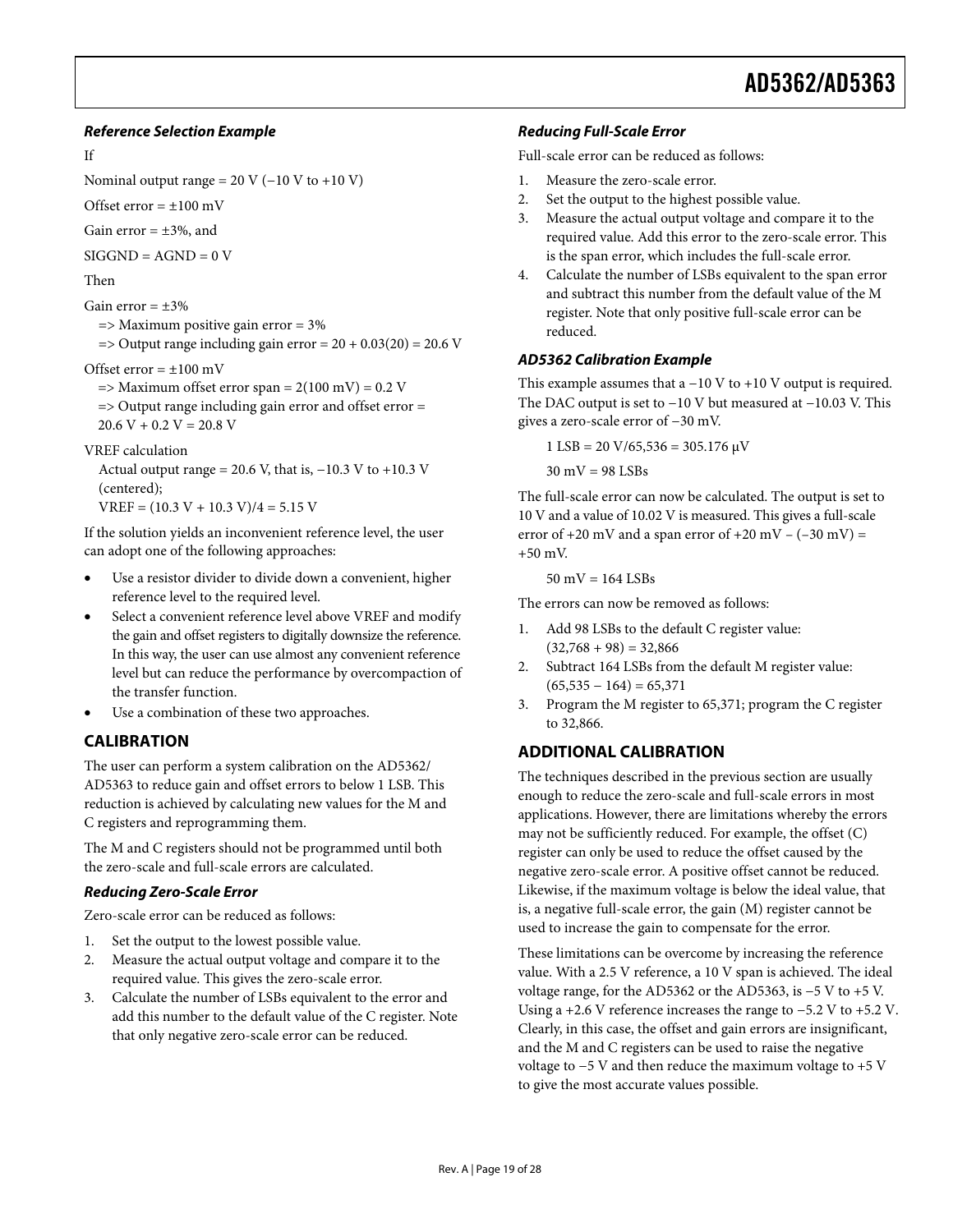## <span id="page-19-1"></span><span id="page-19-0"></span>**RESET FUNCTION**

The reset function is initiated by the  $\overline{\text{RESET}}$  pin. On the rising edge of RESET, the AD5362/AD5363 state machine initiates a reset sequence to reset the X, M, and C registers to their default values. This sequence typically takes 300 μs, and the user should not write to the part during this time. On power-up, it is recommended that the user bring  $\overline{\text{RESET}}$  high as soon as possible to properly initialize the registers.

When the reset sequence is complete (and provided that  $\overline{\text{CLR}}$  is high), the DAC output is at a potential specified by the default register settings, which is equivalent to SIGGNDx. The DAC outputs remain at SIGGNDx until the X, M, or C register is updated and LDAC is taken low. The AD5362/AD5363 can be returned to the default state by pulsing RESET low for at least 30 ns. Note that, because the reset function is triggered by the rising edge, bringing RESET low has no effect on the operation of the AD5362/AD5363.

## <span id="page-19-3"></span><span id="page-19-2"></span>**CLEAR FUNCTION**

 $\overline{\text{CLR}}$  is an active low input that should be high for normal operation. The  $\overline{\text{CLR}}$  pin has an internal 500 k $\Omega$  pull-down resistor. When  $\overline{CLR}$  is low, the input to each of the DAC output buffer stages (VOUT0 to VOUT7) is switched to the externally set potential on the relevant SIGGNDx pin. While  $\overline{\text{CLR}}$  is low, all  $\overline{\text{LDAC}}$  pulses are ignored. When  $\overline{\text{CLR}}$  is taken high again, the DAC outputs return to their previous values. The contents of the input registers and DAC Register 0 to DAC Register 7 are not affected by taking CLR low. To prevent glitches appearing on the outputs, CLR should be brought low whenever the output span is adjusted by writing to the offset DAC.

## **BUSY AND LDAC FUNCTIONS**

The value of an X2 (A or B) register is calculated each time the user writes new data to the corresponding X1, C, or M registers. During the calculation of X2, the  $\overline{BUSY}$  output goes low. While BUSY is low, the user can continue writing new data to the X1, M, or C registers (see the Register Update Rates section for more details), but no DAC output updates can take place.

The BUSY pin is bidirectional and has a 50 k $\Omega$  internal pull-up resistor. When multiple AD5362 or AD5363 devices are used in one system, the BUSY pins can be tied together. This is useful when it is required that no DAC in any device be updated until all other DACs are ready. When each device has finished updating the X2 (A or B) registers, it releases the BUSY pin. If another device has not finished updating its X2 registers, it holds BUSY low, thus delaying the effect of LDAC going low.

The DAC outputs are updated by taking the LDAC input low. If  $\overline{\text{LDAC}}$  goes low while  $\overline{\text{BUSY}}$  is active, the  $\overline{\text{LDAC}}$  event is stored and the DAC outputs are updated immediately after BUSY goes high. A user can also hold the LDAC input permanently low. In this case, the DAC outputs update immediately after BUSY goes high. Whenever the  $A/B$  select registers are written to,  $\overline{BUSY}$ also goes low, for approximately 600 ns.

The AD5362/AD5363 have flexible addressing that allows writing of data to a single channel, all channels in a group, or all channels in the device. This means that one, two, four, or eight DAC register values may need to be calculated and updated. Because there is only one multiplier shared between eight channels, this task must be done sequentially, so the length of the BUSY pulse varies according to the number of channels being updated.

#### **Table 9. BUSY Pulse Widths**

| <b>Action</b>                                    | <b>BUSY</b> Pulse Width <sup>1</sup> |
|--------------------------------------------------|--------------------------------------|
| Loading input, C, or M to 1 channel <sup>2</sup> | 1.5 µs maximum                       |
| Loading input, C, or M to 2 channels             | $\frac{1}{2}$ 2.1 µs maximum         |
| Loading input, C, or M to 8 channels             | $5.7 \,\mu s$ maximum                |

<sup>1</sup> BUSY pulse width = ((number of channels + 1)  $\times$  600 ns) + 300 ns.  $2$  A single channel update is typically 1 μs.

The AD5362/AD5363 contain an extra feature whereby a DAC register is not updated unless its X2A or X2B register has been written to since the last time LDAC was brought low. Normally, when  $\overline{\text{LDAC}}$  is brought low, the DAC registers are filled with the contents of the X2A or X2B registers, depending on the setting of the A/B select registers. However, the AD5362/ AD5363 update the DAC register only if the X2A or X2B data has changed, thereby removing unnecessary digital crosstalk.

## **BIN/2SCOMP PIN**

The BIN/2SCOMP pin determines if the output data is presented as offset binary or twos complement. If this pin is low, the data is straight binary. If it is high, the data is twos complement. This affects only the X, C, and offset DAC registers; the M register and the control and command data are interpreted as straight binary.

#### **TEMPERATURE SENSOR**

The on-chip temperature sensor provides a voltage output at the TEMP\_OUT pin that is linearly proportional to the Centigrade temperature scale. The typical accuracy of the temperature sensor is +1°C at +25°C and ±5°C over the −40°C to +85°C range. Its nominal output voltage is 1.46 V at 25°C, varying at 4.4 mV/°C. Its low output impedance, low selfheating, and linear output simplify interfacing to temperature control circuitry and analog-to-digital converters.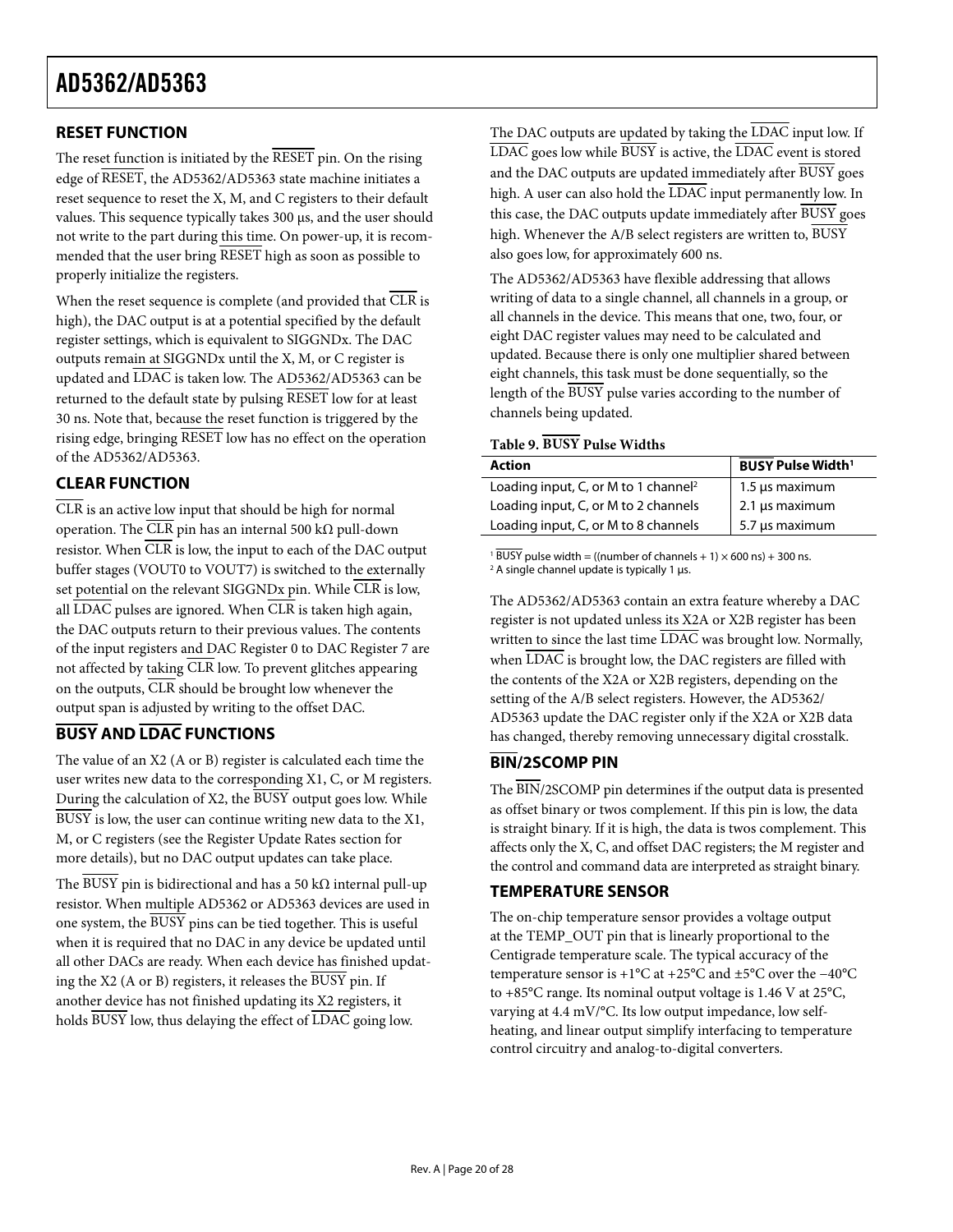#### <span id="page-20-1"></span><span id="page-20-0"></span>**MONITOR FUNCTION**

The AD5362/AD5363 contain a channel monitor function that consists of an analog multiplexer addressed via the serial interface, allowing any channel output to be routed to the MON\_OUT pin for monitoring using an external ADC. In addition, two monitor inputs, MON\_IN0 and MON\_IN1, are provided, which can also be routed to MON\_OUT. The monitor function is controlled by the monitor register, which allows the monitor output to be enabled or disabled, and selects a DAC channel or one of the monitor pins. When disabled, the monitor output is high impedance so that several monitor outputs can be connected in parallel with only one enabled at a time. [Table 10](#page-20-2) shows the monitor register settings.

<span id="page-20-2"></span>

| F5 | F4       | F3       | ັ<br>F <sub>2</sub> | F <sub>1</sub> | F <sub>0</sub> | <b>Function</b>     |
|----|----------|----------|---------------------|----------------|----------------|---------------------|
| 0  | x        | x        | x                   | X              | x              | MON OUT disabled    |
|    | χ        | x        | x                   | X              | Χ              | MON OUT enabled     |
|    | $\Omega$ | $\Omega$ | 0                   | $\Omega$       | 0              | MON OUT = $VOUTO$   |
|    | U        | O        | O                   | $\Omega$       |                | MON OUT = $VOUT1$   |
|    | O        | $\Omega$ | O                   |                | ŋ              | MON OUT = VOUT2     |
|    | U        | O        | O                   |                |                | MON OUT = $VOUT3$   |
|    | U        |          | 0                   | $\Omega$       | 0              | MON OUT = $VOUT4$   |
|    | U        |          | O                   | $\Omega$       |                | MON OUT = $VOUT5$   |
|    | U        |          | O                   |                | ŋ              | MON OUT = $VOUT6$   |
|    | O        |          | O                   |                |                | MON OUT = $VOUT$    |
|    |          | O        | O                   | O              | 0              | MON OUT = MON IN0   |
|    |          | 0        | Ω                   | Ω              |                | MON OUT = MON $IN1$ |

The multiplexer is implemented as a series of analog switches. Because this could conceivably cause a large amount of current to flow from the input of the multiplexer (VOUTx or MON\_INx) to the output of the multiplexer (MON\_OUT), care should be taken to ensure that whatever is connected to the MON\_OUT pin is of high enough impedance to prevent the continuous current limit specification from being exceeded. Because the MON\_OUT pin is not buffered, the amount of current drawn from this pin creates a voltage drop across the switches, which in turn leads to an error in the voltage being monitored. Where accuracy is important, it is recommended that the MON\_OUT pin be buffered. [Figure 20](#page-13-0) shows the typical error due to MON\_OUT current.

#### **GPIO PIN**

The AD5362/AD5363 have a general-purpose I/O pin, GPIO. This pin can be configured as an input or an output and read back or programmed (when configured as an output) via the serial interface. Typical applications for this pin include monitoring the status of a logic signal, a limit switch, or controlling an external multiplexer. The GPIO pin is configured by writing to the GPIO register, which has the special function code of 001101 (see [Table 15](#page-23-1) and [Table 16](#page-23-2)).

When Bit F1 is set, the GPIO pin becomes an output and Bit F0 determines whether the pin is high or low. The GPIO pin can be set as an input by writing 0 to both Bit F1 and Bit F0. The status of the GPIO pin can be determined by initiating a read operation using the appropriate bits in [Table 17](#page-24-0). The status of the pin is indicated by the LSB of the register read.

#### **POWER-DOWN MODE**

The AD5362/AD5363 can be powered down by setting Bit 0 in the control register to 1. This turns off the DACs, thus reducing the current consumption. The DAC outputs are connected to their respective SIGGNDx potentials. The power-down mode does not change the contents of the registers, and the DACs return to their previous voltage when the power-down bit is cleared to 0.

#### **THERMAL SHUTDOWN FUNCTION**

The AD5362/AD5363 can be programmed to shut down the DACs if the temperature on the die exceeds 130°C. Setting Bit 1 in the control register to 1 enables this function (see [Table 16](#page-23-2)). If the die temperature exceeds 130°C, the AD5362/AD5363 enter a thermal shutdown mode, which is equivalent to setting the power-down bit in the control register. To indicate that the AD5362/AD5363 have entered thermal shutdown mode, Bit 4 of the control register is set to 1. The AD5362/AD5363 remain in thermal shutdown mode, even if the die temperature falls, until Bit 1 in the control register is cleared to 0.

#### **TOGGLE MODE**

The AD5362/AD5363 have two X2 registers per channel, X2A and X2B, which can be used to switch the DAC output between two levels with ease. This approach greatly reduces the overhead required by a microprocessor, which would otherwise need to write to each channel individually. When the user writes to the X1A, X1B, M, or C register, the calculation engine takes a certain amount of time to calculate the appropriate X2A or X2B value. If an application, such as a data generator, requires that the DAC output switch between two levels only, any method that reduces the amount of calculation time necessary is advantageous. For the data generator example, the user needs only to set the high and low levels for each channel once by writing to the X1A and X1B registers. The values of X2A and X2B are calculated and stored in their respective registers. The calculation delay, therefore, happens only during the setup phase, that is, when programming the initial values. To toggle a DAC output between the two levels, it is only required to write to the relevant A/B select register to set the MUX2 register bit. Furthermore, because there are four MUX2 control bits per register, it is possible to update eight channels with just two writes. [Table 18](#page-24-1) shows the bits that correspond to each DAC output.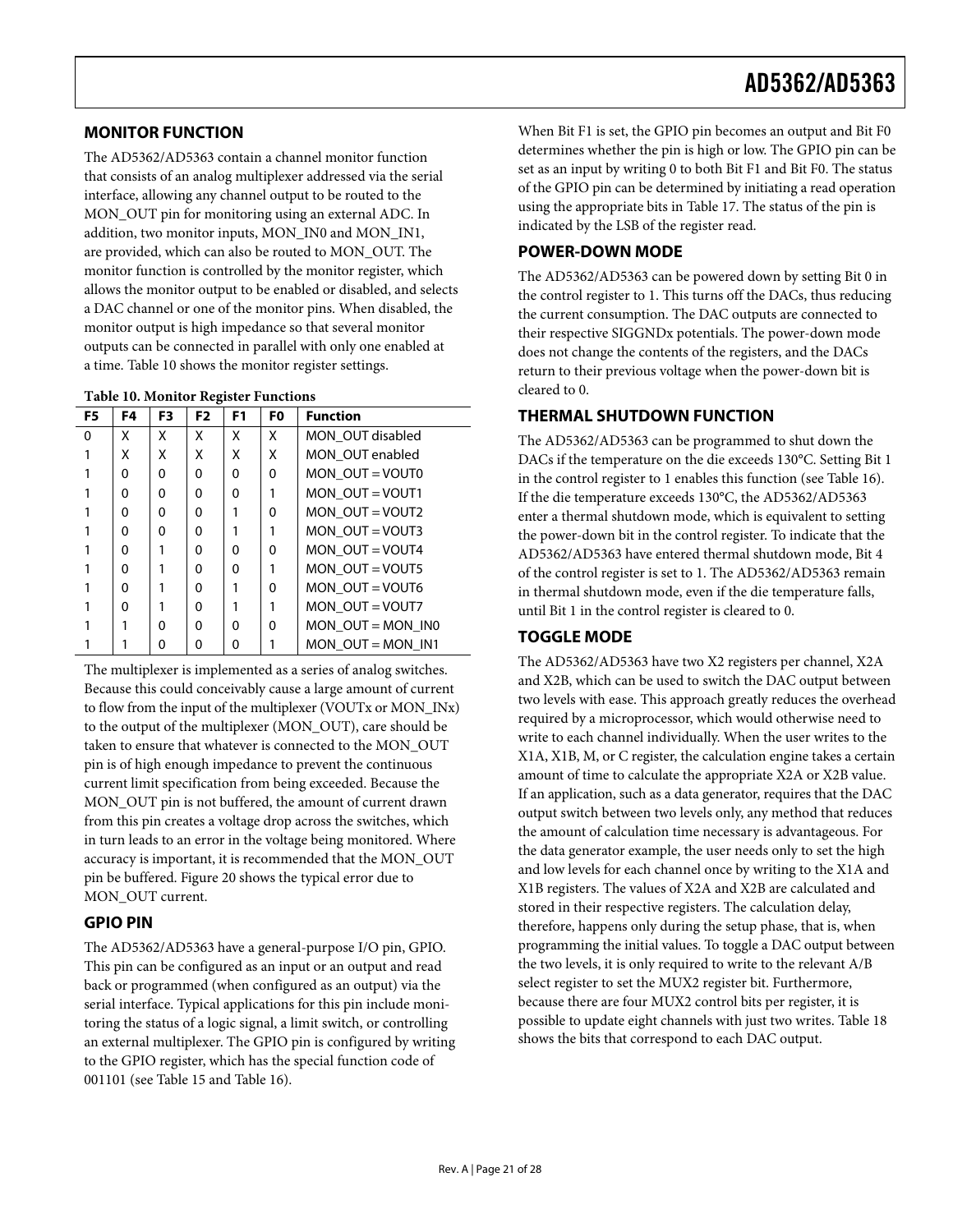## <span id="page-21-1"></span><span id="page-21-0"></span>SERIAL INTERFACE

The AD5362/AD5363 contain a high speed SPI operating at clock frequencies up to 50 MHz (20 MHz for read operations). To minimize both the power consumption of the device and on-chip digital noise, the interface powers up fully only when the device is being written to, that is, on the falling edge of SYNC. The serial interface is 2.5 V LVTTL-compatible when operating from a 2.5 V to 3.6 V  $DV_{CC}$  supply. It is controlled by four pins: SYNC (frame synchronization input), SDI (serial data input pin), SCLK (clocks data in and out of the device), and SDO (serial data output pin for data readback).

### **SPI WRITE MODE**

The AD5362/AD5363 allow writing of data via the serial interface to every register directly accessible to the serial interface, that is, all registers except the X2A, X2B, and DAC registers. The X2A and X2B registers are updated when writing to the X1A, X1B, M, and C registers, and the DAC data registers are updatedby LDAC. The serial word (see Table 11 or Table 12) is 24 bits long: 16 (AD5362) or 14 (AD5363) of these bits are data bits; six bits are address bits; and two bits are mode bits that determine what is done with the data. Two bits are reserved on the AD5363.

<span id="page-21-2"></span>The serial interface works with both a continuous and a burst (gated) serial clock. Serial data applied to SDI is clocked into the AD5362/AD5363 by clock pulses applied to SCLK. The first falling edge of  $\overline{\text{SYNC}}$  starts the write cycle. At least 24 falling clock edges must be applied to SCLK to clock in 24 bits of data before SYNC is taken high again. If SYNC is taken high before the 24th falling clock edge, the write operation is aborted.

If a continuous clock is used, SYNC must be taken high before the 25th falling clock edge. This inhibits the clock within the AD5362/ AD5363. If more than 24 falling clock edges are applied before SYNC is taken high again, the input data becomes corrupted. If an externally gated clock of exactly 24 pulses is used, SYNC can be taken high any time after the 24th falling clock edge.

The input register addressed is updated on the rising edge of SYNC. For another serial transfer to take place, SYNC must be taken low again.

## **SPI READBACK MODE**

The AD5362/AD5363 allow data readback via the serial interface from every register directly accessible to the serial interface, that is, all registers except the X2A, X2B, and DAC data registers. To read back a register, it is first necessary to tell the AD5362/AD5363 which register is to be read. This is achieved by writing a word whose first two bits are the Special Function Code 00 to the device. The remaining bits then determine which register is to be read back.

If a readback command is written to a special function register, data from the selected register is clocked out of the SDO pin during the next SPI operation. The SDO pin is normally threestated but becomes driven as soon as a read command is issued. The pin remains driven until the register data is clocked out. See [Figure 5](#page-8-0) for the read timing diagram. Note that due to the timing requirements of  $t_{22}$  (25 ns), the maximum speed of the SPI interface during a read operation should not exceed 20 MHz.

### **REGISTER UPDATE RATES**

The value of the X2A register or the X2B register is calculated each time the user writes new data to the corresponding X1, C, or M register. The calculation is performed by a three-stage process. The first two stages take approximately 600 ns each, and the third stage takes approximately 300 ns. When the write to an X1, C, or M register is complete, the calculation process begins. If the write operation involves the update of a single DAC channel, the user is free to write to another register, provided that the write operation does not finish until the first-stage calculation is complete, that is, 600 ns after the completion of the first write operation. If a group of channels is being updated by a single write operation, the first-stage calculation is repeated for each channel, taking 600 ns per channel. In this case, the user should not complete the next write operation until this time has elapsed.

#### **Table 11. AD5362 Serial Word Bit Assignment**

<span id="page-21-3"></span>

|     |                |            |                |                | .         |                |     |                 |     |     |                 |     |                 |                   |                 |                 |                |      |     |                 |                |                 |                |
|-----|----------------|------------|----------------|----------------|-----------|----------------|-----|-----------------|-----|-----|-----------------|-----|-----------------|-------------------|-----------------|-----------------|----------------|------|-----|-----------------|----------------|-----------------|----------------|
| 123 | 122            | <b>121</b> | 120            | $\vert$ 119    | $118$ 117 |                | 116 | 115             | 114 | 113 | 112             | 111 | 110             | 19                | 18              | $\overline{17}$ | -16            | - 15 | -14 | $\overline{13}$ | 12             | $\overline{11}$ | -10            |
| M1  | M <sub>0</sub> | A5         | A <sub>4</sub> | A <sub>3</sub> | A2        | A <sub>1</sub> | A0  | D <sub>15</sub> |     |     | D14 D13 D12 D11 |     | D <sub>10</sub> | $\overline{1}$ D9 | $\overline{D8}$ | D7              | D <sub>6</sub> | DS   | D4  | D <sub>3</sub>  | D <sub>2</sub> | D <sub>1</sub>  | D <sub>0</sub> |

<span id="page-21-4"></span>

<span id="page-21-5"></span>

| 123            | 122            | 121            | 120 | 119            | 118            | <b>117</b> | <b>116</b> | 115             | 114             | 113 | <b>112</b>      | 111            | 110            | 19 | -18 | -17            | 16 | 15             | 14             | 13 | 12             | -11 | 10 <sup>1</sup> |
|----------------|----------------|----------------|-----|----------------|----------------|------------|------------|-----------------|-----------------|-----|-----------------|----------------|----------------|----|-----|----------------|----|----------------|----------------|----|----------------|-----|-----------------|
| M <sub>1</sub> | M <sub>0</sub> | A <sub>5</sub> | A4  | A <sub>3</sub> | A <sub>2</sub> | A1         | A0         | D <sub>13</sub> | D <sub>12</sub> | D11 | D <sub>10</sub> | D <sub>9</sub> | D <sub>8</sub> | D7 | D6  | D <sub>5</sub> | D4 | D <sub>3</sub> | D <sub>2</sub> | D1 | D <sub>0</sub> |     |                 |

1 Bit I1 and Bit I0 are reserved for future use and should be 0 when writing the serial word. These bits read back as 0.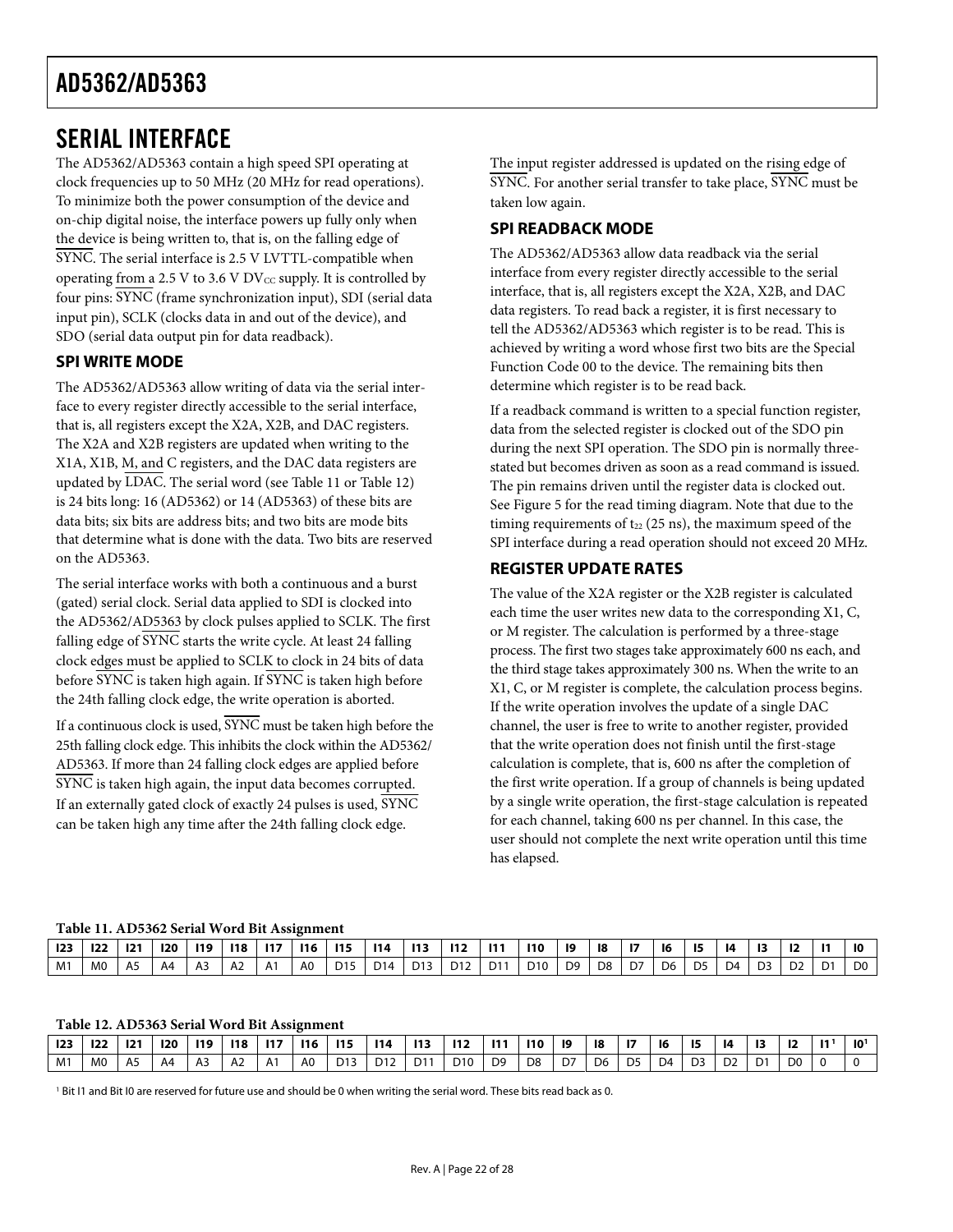### <span id="page-22-0"></span>**PACKET ERROR CHECKING**

To verify that data has been received correctly in noisy environments, the AD5362/AD5363 offer the option of error checking based on an 8-bit (CRC-8) cyclic redundancy check. The device controlling the AD5362/AD5363 should generate an 8-bit checksum using the polynomial  $C(x) = x^8 + x^2 + x^1 + 1$ . This is added to the end of the data-word, and 32 data bits are sent to the AD5362/AD5363 before taking  $\overline{\text{SYNC}}$  high. If the AD5362/ AD5363 see a 32-bit data frame, an error check is performed when  $\overline{\text{SYNC}}$  goes high. If the checksum is valid, the data is written to the selected register. If the checksum is invalid, the packet error check (PEC) output goes low and Bit 3 of the control register is set. After reading the control register, Bit 3 is cleared automatically and PEC goes high again.

<span id="page-22-1"></span>

**24-BIT DATA TRANSFER—NO ERROR CHECKING**



<span id="page-22-2"></span>

|  | Table 14. Group and Channel Addressing |
|--|----------------------------------------|
|--|----------------------------------------|

#### **Address Bit A2 to Address Bit A0 Address Bit A4 to Address Bit A3 00 01 10 11**  000 All groups, all channels (Group 0, Channel 0 Group 1, Channel 0 Unused 001 Group 0, all channels Group 0, Channel 1 Group 1, Channel 1 Unused 010 Group 1, all channels Group 0, Channel 2 Group 1, Channel 2 Unused 011 Unused Group 0, Channel 3 Group 1, Channel 3 Unused 100 Unused Unused Unused Unused 101 Unused Unused Unused Unused 110 Unused Unused Unused Unused 111 Unused Unused Unused Unused

#### **CHANNEL ADDRESSING AND SPECIAL MODES**

If the mode bits are not 00, the data-word D15 to D0 (AD5362) or D13 to D0 (AD5363) is written to the device. Address Bit A4 to Address Bit A0 determine which channels are written to, and the mode bits determine to which register (X1A, X1B, C, or M) the data is written, as shown in [Table 13](#page-22-1) and [Table 14](#page-22-2). Data is to be written to the X1A register when the A/B bit in the control register is 0, or to the X1B register when the  $\overline{A}/B$  bit is 1.

The AD5362/AD5363 have very flexible addressing that allows the writing of data to a single channel, all channels in a group, or all channels in the device.

Table 14 shows which groups and which channels are addressed for every combination of Address Bit A4 to Address Bit A0.

| M1 | MO | <b>Action</b>                                                             |
|----|----|---------------------------------------------------------------------------|
|    |    | Write to DAC data (X) register                                            |
|    |    | Write to DAC offset (C) register                                          |
| 0  |    | Write to DAC gain (M) register                                            |
| 0  |    | Special function, used in combination with other<br>bits of the data-word |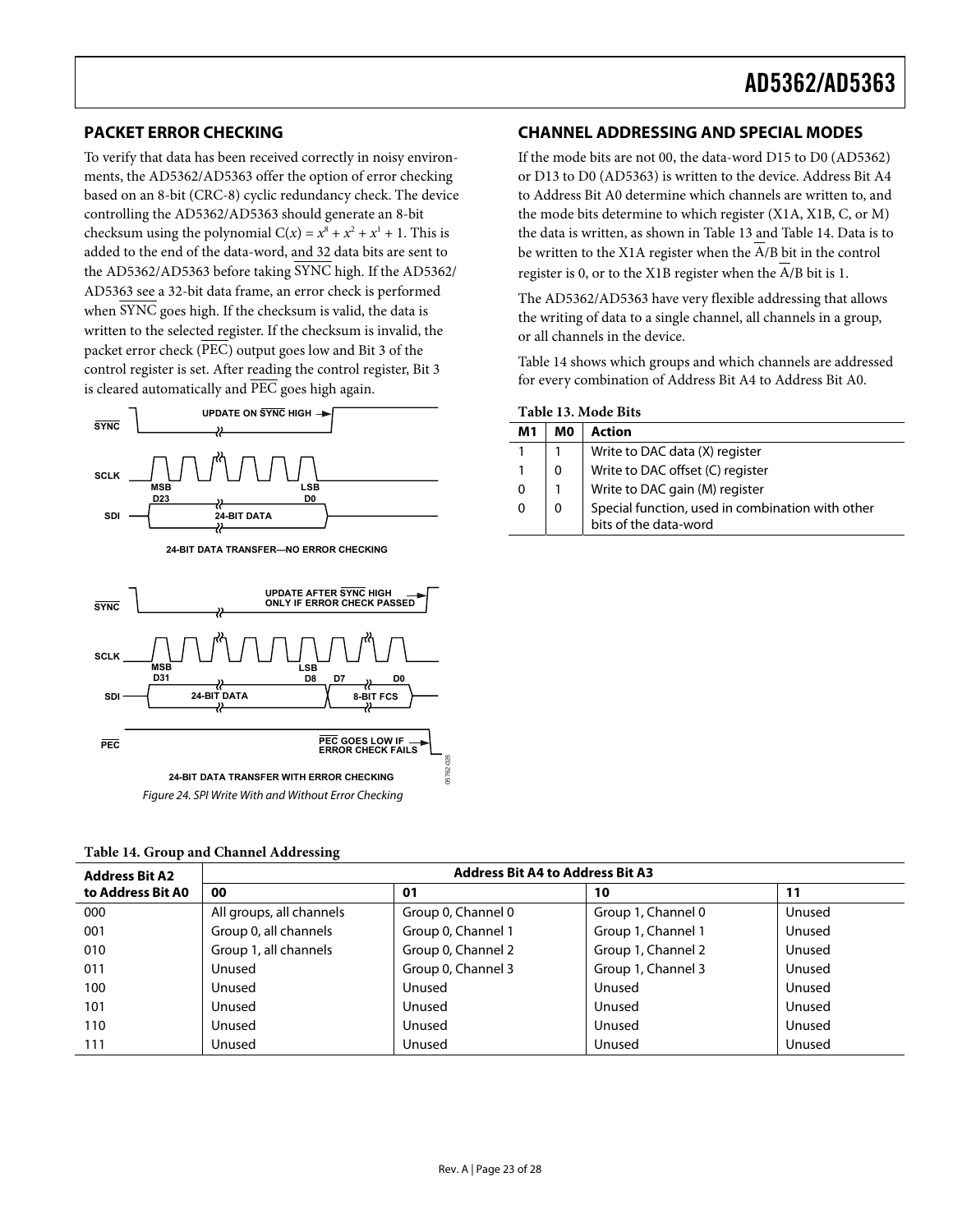### <span id="page-23-0"></span>**SPECIAL FUNCTION MODE**

If the mode bits are 00, the special function mode is selected, as shown in [Table 15](#page-23-1). Bit I21 to Bit I16 of the serial data-word select the special function, and the remaining bits are data required for execution of the special function, for example, the channel address for data readback. The codes for the special functions are shown in [Table 16](#page-23-2). [Table 17](#page-24-0) shows the addresses for data readback.

#### **Table 15. Special Function Mode**

<span id="page-23-1"></span>

|  |  |  |  |  | 12   122   121   120   119   118   117   116   115   114   113   112   111   110   19   18   17   16   15   14 |  |  |  |  |  |  |  |
|--|--|--|--|--|----------------------------------------------------------------------------------------------------------------|--|--|--|--|--|--|--|
|  |  |  |  |  | S4   S3   S2   S1   S0   F15   F14   F13   F12   F11   F10   F9   F8   F7   F6   F5   F4   F3   F2   F1   F0   |  |  |  |  |  |  |  |

<span id="page-23-2"></span>

|              | <b>Special Function Code</b> |                |              |                |                |                           |                                                                           |  |  |  |
|--------------|------------------------------|----------------|--------------|----------------|----------------|---------------------------|---------------------------------------------------------------------------|--|--|--|
| S5           | S <sub>4</sub>               | S <sub>3</sub> | <b>S2</b>    | S <sub>1</sub> | S <sub>0</sub> | Data (F15 to F0)          | <b>Action</b>                                                             |  |  |  |
| 0            | $\Omega$                     | $\mathbf{0}$   | $\mathbf 0$  | $\mathbf{0}$   | $\Omega$       | 0000 0000 0000 0000       | NOP.                                                                      |  |  |  |
| 0            | $\Omega$                     | $\Omega$       | $\mathbf 0$  | $\mathbf{0}$   | 1              | XXXX XXXX XXXX X [F2:F0]  | Write control register.                                                   |  |  |  |
|              |                              |                |              |                |                |                           | F4 = 1: Temperature over 130°C.                                           |  |  |  |
|              |                              |                |              |                |                |                           | $F4 = 0$ : Temperature below 130°C.                                       |  |  |  |
|              |                              |                |              |                |                |                           | Read-only bit. This bit should be 0 when writing to the control register. |  |  |  |
|              |                              |                |              |                |                |                           | $F3 = 1: \overline{PEC}$ error.<br>$F3 = 0$ : No PEC error. Reserved.     |  |  |  |
|              |                              |                |              |                |                |                           | Read-only bit. This bit should be 0 when writing to the control register. |  |  |  |
|              |                              |                |              |                |                |                           | F2 = 1: Select Register X1B for input.                                    |  |  |  |
|              |                              |                |              |                |                |                           | F2 = 0: Select Register X1A for input.                                    |  |  |  |
|              |                              |                |              |                |                |                           | $F1 = 1$ : Enable thermal shutdown mode.                                  |  |  |  |
|              |                              |                |              |                |                |                           | $F1 = 0$ : Disable thermal shutdown mode.                                 |  |  |  |
|              |                              |                |              |                |                |                           | $F0 = 1$ : Software power-down.                                           |  |  |  |
|              |                              |                |              |                |                |                           | $F0 = 0$ : Software power-up.                                             |  |  |  |
| 0            | 0                            | 0              | 0            | $\mathbf{1}$   | 0              | XX [F13:F0]               | Write data in F13 to F0 to OFS0 register.                                 |  |  |  |
| 0            | $\Omega$                     | $\mathbf{0}$   | $\mathbf{0}$ | 1              | $\mathbf{1}$   | XX [F13:F0]               | Write data in F13 to F0 to OFS1 register.                                 |  |  |  |
| 0            | $\Omega$                     | $\mathbf{0}$   | $\mathbf{1}$ | $\Omega$       | 0              | Reserved                  |                                                                           |  |  |  |
| 0            | $\Omega$                     | 0              | $\mathbf{1}$ | $\mathbf{0}$   | $\mathbf{1}$   | See Table 17              | Select register for readback.                                             |  |  |  |
| 0            | $\mathbf{0}$                 | 0              | $\mathbf{1}$ | $\mathbf{1}$   | 0              | XXXX XXXX XXXX [F3:F0]    | Write data in F3 to F0 to A/B Select Register 0.                          |  |  |  |
| 0            | $\Omega$                     | $\mathbf{0}$   | $\mathbf{1}$ | 1              | 1              | XXXX XXXX XXXX [F3:F0]    | Write data in F3 to F0 to A/B Select Register 1.                          |  |  |  |
| 0            | $\mathbf{0}$                 | 1              | $\Omega$     | $\Omega$       | $\Omega$       | Reserved                  |                                                                           |  |  |  |
| 0            | $\Omega$                     | 1              | $\Omega$     | $\Omega$       | $\mathbf{1}$   | Reserved                  |                                                                           |  |  |  |
| 0            | $\mathbf{0}$                 | 1              | $\Omega$     | $\mathbf{1}$   | $\mathbf{0}$   | Reserved                  |                                                                           |  |  |  |
| 0            | $\mathbf{0}$                 | 1              | $\Omega$     | $\mathbf{1}$   | 1              | XXXX XXXX [F7:F0]         | Block write to A/B select registers.                                      |  |  |  |
|              |                              |                |              |                |                |                           | F7 to F0 = 0: Write all 0s (all channels use X2A register).               |  |  |  |
|              |                              |                |              |                |                |                           | F7 to F0 = 1: Write all 1s (all channels use X2B register).               |  |  |  |
| 0            | 0                            | 1              | $\mathbf{1}$ | 0              | 0              | XXXX XXXX XX [F5:F0]      | $F5 = 1$ : Monitor enable.                                                |  |  |  |
|              |                              |                |              |                |                |                           | $F5 = 0$ : Monitor disable.                                               |  |  |  |
|              |                              |                |              |                |                |                           | $F4 = 1$ : Monitor input pin selected by F0.                              |  |  |  |
|              |                              |                |              |                |                |                           | F4 = 0: Monitor DAC channel selected by F3:F0 (see Table 10).             |  |  |  |
|              |                              |                |              |                |                |                           | $F3$ = not used if $F4 = 1$ .                                             |  |  |  |
|              |                              |                |              |                |                |                           | $F2$ = not used if $F4 = 1$ .                                             |  |  |  |
|              |                              |                |              |                |                |                           | $F1$ = not used if $F4 = 1$ .                                             |  |  |  |
|              |                              |                |              |                |                |                           | F0 = 0: MON_IN0 selected for monitoring (if F4 and F5 = 1).               |  |  |  |
|              |                              |                |              |                |                |                           | $FO = 1$ : MON_IN1 selected for monitoring (if F4 and F5 = 1).            |  |  |  |
| $\mathbf{0}$ | $\Omega$                     | $\mathbf{1}$   | 1            | 0              | 1              | XXXX XXXX XXXX XX [F1:F0] | GPIO configure and write.                                                 |  |  |  |
|              |                              |                |              |                |                |                           | $F1 = 1$ : GPIO is an output. Data to output is written to F0.            |  |  |  |
|              |                              |                |              |                |                |                           | F1 = 0: GPIO is an input. Data can be read from F0 on readback.           |  |  |  |

#### **Table 16. Special Function Codes**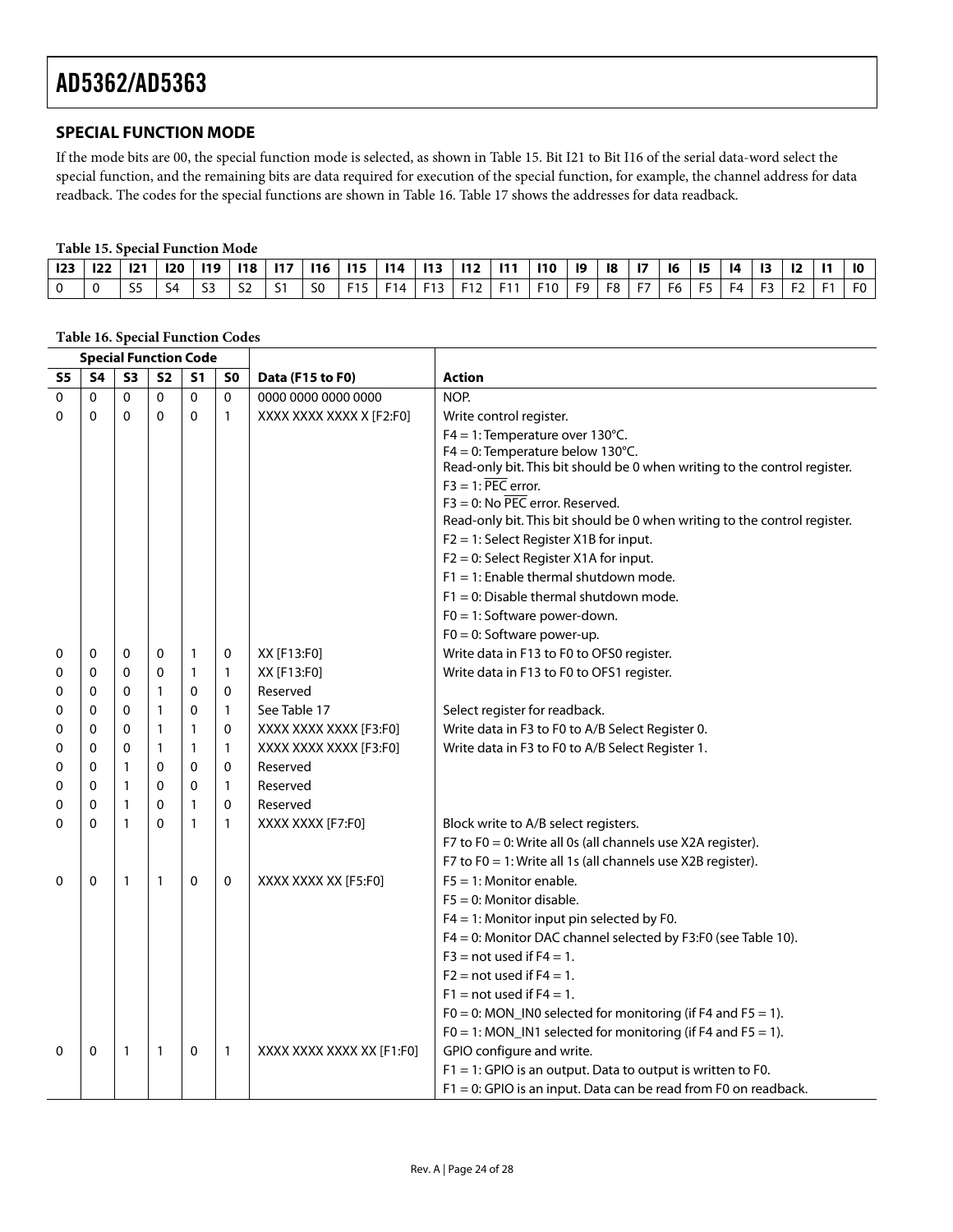<span id="page-24-0"></span>**F15 F14 F13 F12 F11 F10 F9 F8 F7 Register Read**  0 0 0 X1A register 0 0 1 X1B register Bit F12 to Bit F7 select the channel to be read back;  $\begin{array}{|c|c|c|c|}\n\hline\n0 & 0 & 0 \\
\hline\n\end{array}$  C register  $0 \t 1 \t 1$ Channel 0 = 001000 to Channel 3 = 001011 M register 1 0 0 0 0 0 0 0 0 0 0 0 1 Control register 1 0 0 0 0 0 0 0 0 0 0 1 0 0FS0 data register 1 0 0 0 0 0 0 0 0 0 0 1 1 0FS1 data register 1 0 0 0 0 0 1 0 0 Reserved 1 0 0 0 0 0 0 0 1 1 0 A/B Select Register 0 1 0 0 0 0 0 0 0 1 1 1 A/B Select Register 1 1 0 0 0 0 1 0 0 0 Reserved 1 0 0 0 0 1 0 0 1 Reserved 1 | 0 | 0 | 0 | 0 | 1 | 0 | 0 | 1 | 0 | 1 | 0 | Reserved 1 0 0 0 0 1 0 1 1 GPIO read (data in F0[\)](#page-27-13)2

#### **Table 17. Address Codes for Data Readback[1](#page-27-12)**

1 Bit F6 to Bit F0 are don't cares for the data readback function.

2 Bit F6 to Bit F0 should be 0 for GPIO read.

#### **Table 18. DACs Selected by A/B Select Registers**

<span id="page-24-1"></span>

| <b>A/B Select</b> | $\mathsf{Bits}^1$ |          |          |          |                  |                  |                  |                  |  |  |
|-------------------|-------------------|----------|----------|----------|------------------|------------------|------------------|------------------|--|--|
| Register          | п.                | F6       | F5       | F4       | F3               | гη<br>⊤∠         |                  | F <sub>0</sub>   |  |  |
|                   | Reserved          | Reserved | Reserved | Reserved | DAC <sub>3</sub> | DAC <sub>2</sub> | <b>DAC</b>       | DAC <sub>0</sub> |  |  |
|                   | Reserved          | Reserved | Reserved | Reserved | DAC <sub>7</sub> | DAC <sub>6</sub> | DAC <sub>5</sub> | DAC <sub>4</sub> |  |  |

<sup>1</sup> If the bit is set to 0, Register X2A is selected. If the bit is set to 1, Register X2B is selected.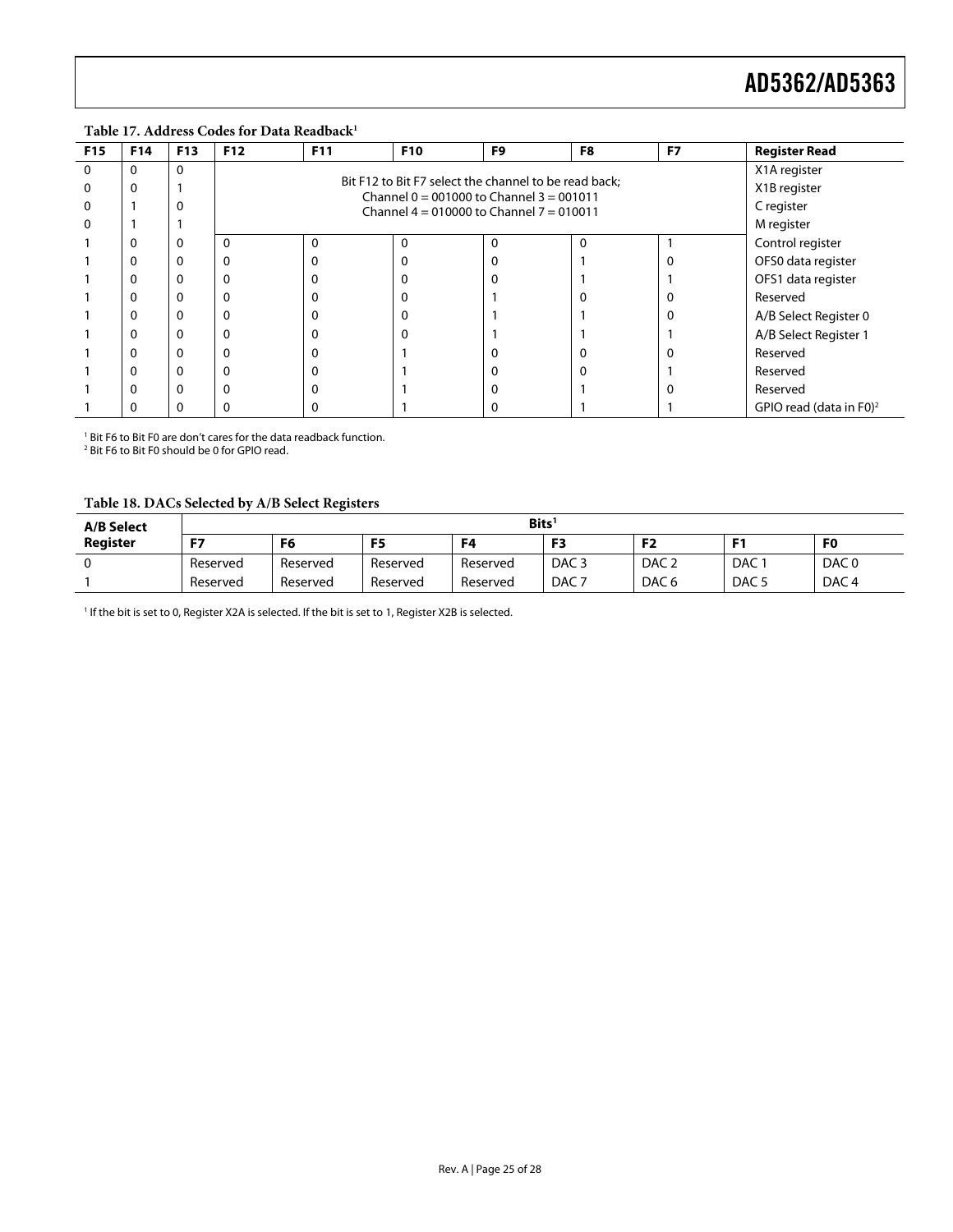## <span id="page-25-1"></span><span id="page-25-0"></span>APPLICATIONS INFORMATION **POWER SUPPLY DECOUPLING**

In any circuit where accuracy is important, careful consideration of the power supply and ground return layout helps to ensure the rated performance. The printed circuit boards on which the AD5362/AD5363 are mounted should be designed so that the analog and digital sections are separated and confined to certain areas of the board. If the AD5362/AD5363 are in a system where multiple devices require an AGND-to-DGND connection, the connection should be made at one point only. The star ground point should be established as close as possible to the device. For supplies with multiple pins ( $V_{SS}$ ,  $V_{DD}$ ,  $DV_{CC}$ ), it is recommended that these pins be tied together and that each supply be decoupled only once.

The AD5362/AD5363 should have ample supply decoupling of 10 μF in parallel with 0.1 μF on each supply located as close to the package as possible, ideally right up against the device. The 10 μF capacitors are the tantalum bead type. The 0.1 μF capacitor should have low effective series resistance (ESR) and low effective series inductance (ESI)—typical of the common ceramic types that provide a low impedance path to ground at high frequencies to handle transient currents due to internal logic switching.

<span id="page-25-2"></span>Digital lines running under the device should be avoided because they can couple noise onto the device. The analog ground plane should be allowed to run under the AD5362/AD5363 to avoid noise coupling. The power supply lines of the AD5362/AD5363 should use as large a trace as possible to provide low impedance paths and reduce the effects of glitches on the power supply line. Fast switching digital signals should be shielded with digital ground to avoid radiating noise to other parts of the board, and they should never be run near the reference inputs. It is essential to minimize noise on the VREF0 and VREF1 lines.

Avoid crossover of digital and analog signals. Traces on opposite sides of the board should run at right angles to each other. This reduces the effects of feedthrough through the board. A microstrip technique is by far the best approach, but it is not always possible with a double-sided board. In this technique, the component side of the board is dedicated to ground plane, while signal traces are placed on the solder side.

As is the case for all thin packages, care must be taken to avoid flexing the package and to avoid a point load on the surface of this package during the assembly process.

## **POWER SUPPLY SEQUENCING**

<span id="page-25-3"></span>When the supplies are connected to the AD5362/AD5363, it is important that the AGND and DGND pins be connected to the relevant ground plane before the positive or negative supplies are applied. In most applications, this is not an issue because the ground pins for the power supplies are connected to the ground pins of the AD5362/AD5363 via ground planes. When the AD5362/AD5363 are to be used in a hot-swap card, care should be taken to ensure that the ground pins are connected to the supply grounds before the positive or negative supplies are connected. This is required to prevent currents from flowing in directions other than toward an analog or digital ground.

## **INTERFACING EXAMPLES**

The SPI interface of the AD5362/AD5363 is designed to allow the parts to be easily connected to industry-standard DSPs and microcontrollers. [Figure 25](#page-25-2) shows how the AD5362/AD5363 can connect to the Analog Devices, Inc., Blackfin® DSP. The Blackfin has an integrated SPI port that can be connected directly to the SPI pins of the AD5362 or AD5363, and programmable I/O pins that can be used to set or read the state of the digital input or output pins associated with the interface.



Figure 25. Interfacing to a Blackfin DSP

The Analog Devices [ADSP-21065L](http://www.analog.com/adsp-21065L) is a floating-point DSP with two serial ports (SPORTs). [Figure 26](#page-25-3) shows how one SPORT can be used to control the AD5362 or AD5363. In this example, the transmit frame synchronization (TFSx) pin is connected to the receive frame synchronization (RFSx) pin. Similarly, the transmit and receive clocks (TCLKx and RCLKx) are also connected. The user can write to the AD5362/AD5363 by writing to the transmit register of the ADSP-21065L. A read operation can be accomplished by first writing to the AD5362/AD5363 to tell the part that a read operation is required. A second write operation with an NOP instruction causes the data to be read from the AD5362/AD5363. The DSP receive interrupt can be used to indicate when the read operation is complete.



Figure 26. Interfacing to an ADSP-21065L DSP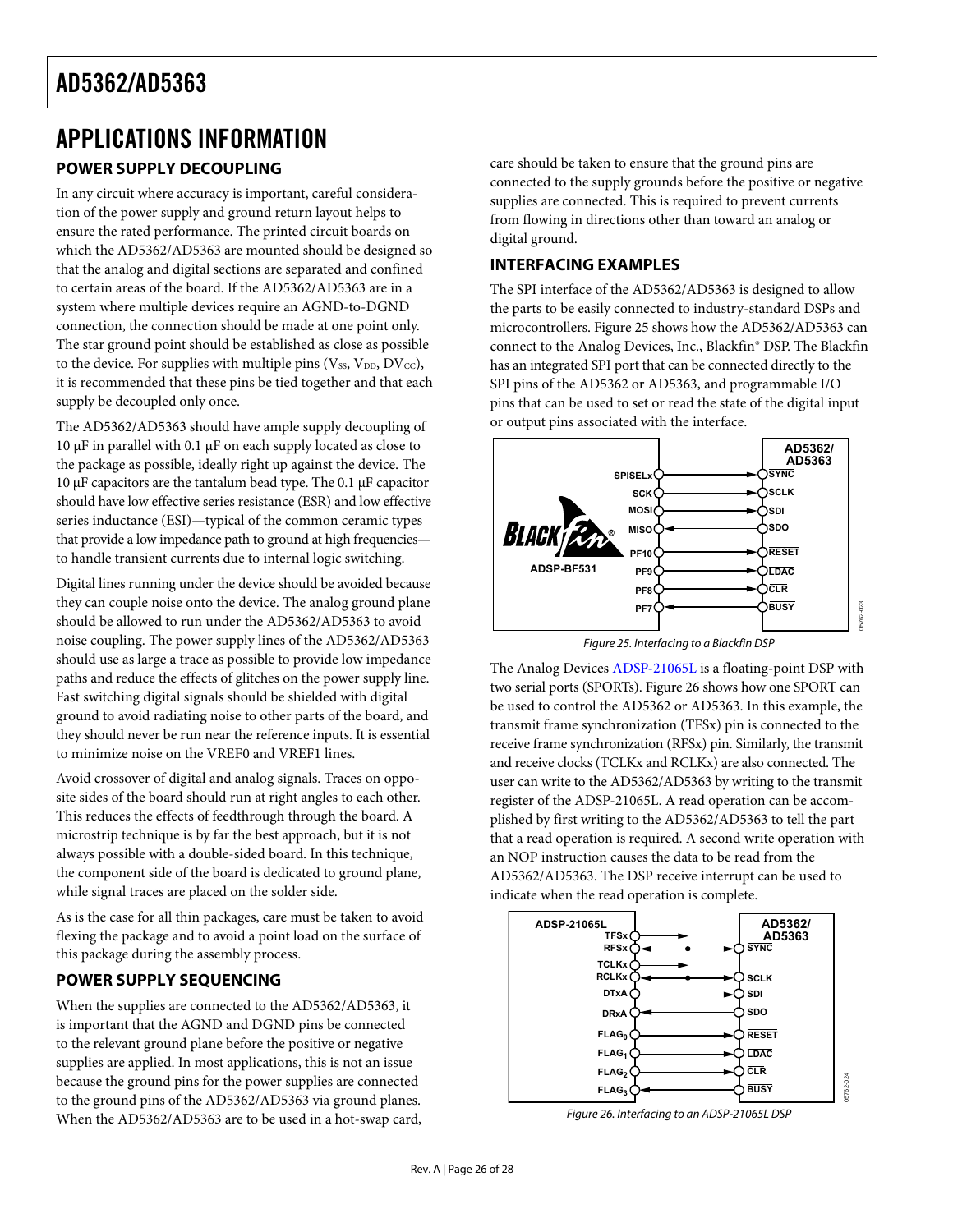<span id="page-26-0"></span>